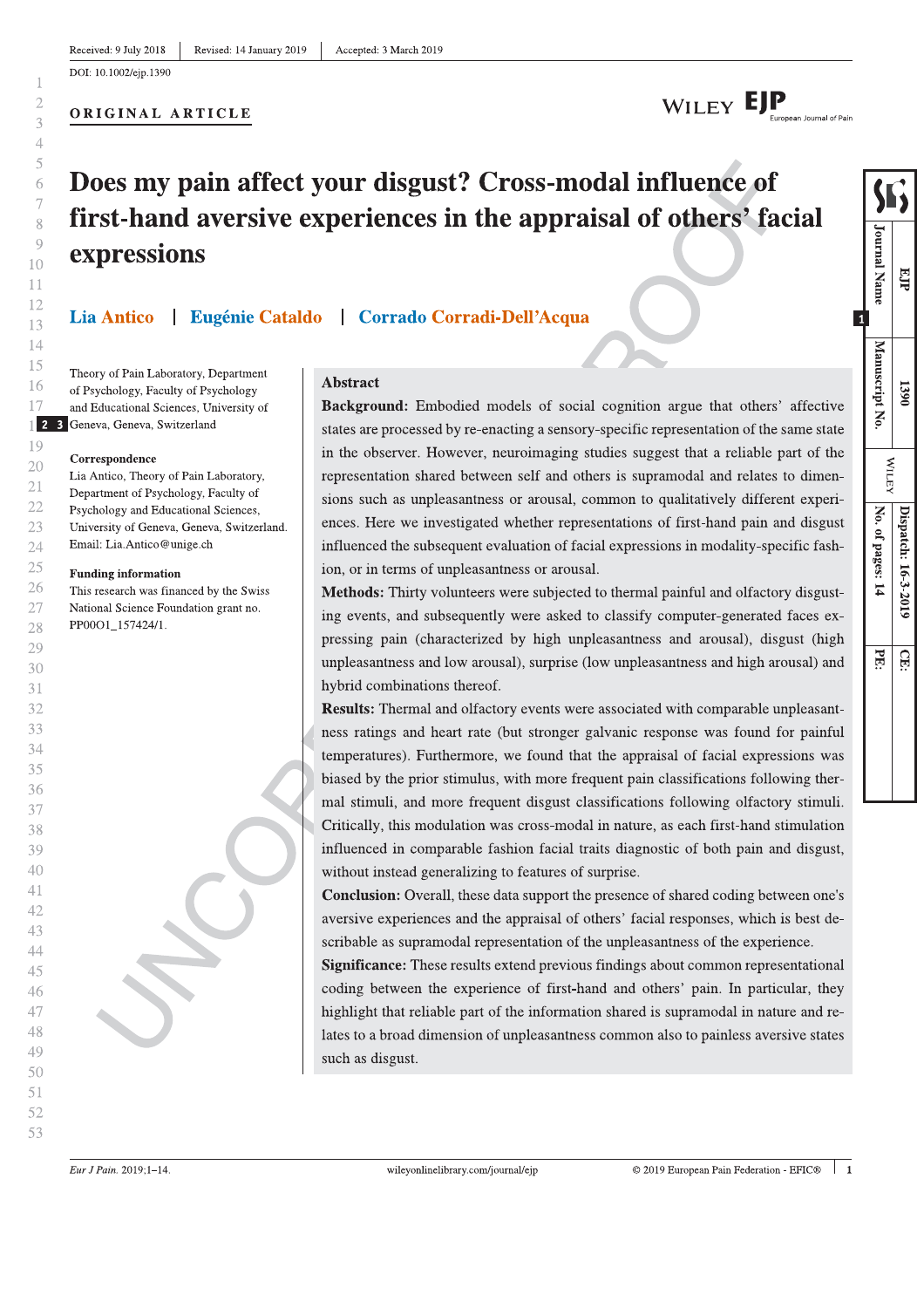## <sup>2</sup> WILEY-EJP Journal of Pain **INTRODUCTION**  $\mathbf{1}$

 $\mathbf{1}$ 

 $\overline{2}$ 

3 How we understand the sufferance of others is a central but  $\overline{4}$ still unresolved issue in cognitive and affective sciences. One 5 influential model suggests that this might be achieved by simulating the same experience on one's body. Consistently, 6  $\tau$ many researches showed that the pain felt on oneself and observed in others can exert mutual influence, with sensitivity 8  $\circ$ to noxious stimuli being enhanced by previous/concurrent 10 exposure to facial expressions of pain and vice versa (Coll,  $11$ Budell, Rainville, Decety, & Jackson, 2012; Godinho et al., 12 2012; Mailhot, Vachon-Presseau, Jackson, & Rainville, 2012; 13 Reicherts, Gerdes, Pauli, & Wieser, 2013; Vachon-Presseau 14 et al., 2011; Wieser, Gerdes, Reicherts, & Pauli, 2014). 15 Furthermore, displaying injured limbs diminishes the muscular reactivity in homologous portions of the observers' body 16 (Avenanti, Bueti, Galati, & Aglioti, 2005). Additionally, an-17 algesic manipulations allegedly affecting the opioid system 18  $19$ have been also shown to desensitize individuals to others' 20 sufferance (Braboszcz, Brandao-Farinelli, & Vuilleumier,  $21$ 2017; Mischkowski, Crocker, & Way, 2016; Rütgen et al., 22 2015). Overall, these studies converge with embodied ac-23 counts of social cognition, by suggesting that sensory-spe-24 cific properties of one's painful experience are instrumental 25 for appraising others' sufferance.

26 Embodied accounts have also been investigated through 27 functional neuroimaging, with consistent evidence that ob-28 serving others' pain recruits a neural network—including the 29 cingulate cortex and insula—held to mediate first-hand no-30 ciception ("shared" network, Corradi-Dell'Acqua, Hofstetter, 31 & Vuilleumier, 2011; Lamm, Decety, & Singer, 2011; Singer 32 et al., 2004; but see Krishnan et al., 2016). Interestingly, the same "shared" network has been implicated frequently also 33 34 in painless events, such as disgust, unfair treatments, risktaking and error monitoring. (Corradi-Dell'Acqua, Tusche, 35 Vuilleumier, & Singer, 2016; Klein et al., 2007; Preuschoff, 36 Bossaerts, & Quartz, 2006; Sharvit, Corradi-Dell'Acqua, & 37 Vuilleumier, 2018; Wicker et al., 2003). Furthermore, pa-38 39 tients with congenital insensitivity to pain, who lack aching experiences in their own body, still show activations in the 40  $41$ insular-cingulate cortex to the sight of others' injuries, thus 42 opening the question on the information coded in these re- $43$ gions (Danziger, Faillenot, & Peyron, 2009). Hence, it is pos-44 sible that previous researches investigating embodied pain processing might have instead tapped a representation of su-45 46 pramodal dimensions such as unpleasantness or arousal (see also, Iannetti & Mouraux, 2010). 47

In this study, participants underwent thermal (painful) 48 49 and olfactory (disgusting) stimulations, and subsequently 50 classified facial expressions of pain and disgust (both characterized by high unpleasantness), surprise (characterized by 51 52 high arousal) and control stimuli. We expected that individ-53 uals would be biased in the evaluation of facial information matching the prior first-hand experience. The critical question is whether this information is modality-specific or supramodal and, in the latter case, whether it is describable in terms of unpleasantness or arousal. If individuals use modality-specific information to process others, their prior experience should influence only the appraisal of expressions conveying the same state (pain expressions following thermal painful stimulation). If, however, individuals use supramodal information, their prior experience should influence the appraisal of any facial expression conveying the same information. Specifically, if thermal stimuli influence the appraisal of disgust expressions, this would be evidence of supramodal coding of unpleasantness, whereas if they affect surprise expressions this would be more consistent with a representation of arousal.

### **METHODS**  $\overline{2}$

#### **Participants**  $2.1$  $\Box$

Thirty students (10 women, mean age  $\pm$  standard deviation [SD]  $23.78 \pm 4.29$  years old, range between 18 and 32) were recruited for the present study through advertisements posted at the University of Geneva. Two of them were subsequently discarded from the overall analysis due to their low proficiency in the classification of pure expressions  $(\leq 50\%$  accuracy; all remaining subjects >65%; see Experimental Set-up for details). Thus, the overall population comprehended 28 participants (9 women; mean age  $\pm SD$ , 23.68  $\pm 4.21$  years old, range between 18 and 32). None of them declared they had been diagnosed with neurological or psychiatric disorder. Furthermore, none of the participants showed signs of depression as assessed by the Beck Depression Inventory (average score:  $3.09 \pm 2.45$  SD, Beck, Ward, Mendelson, Mock, & Erbaugh, 1961; Beck, Steer, & Carbin, 1988). Scores from the State-Trait Anxiety Inventory revealed anxiety levels comparable with the student population (State scale:  $29.89 \pm 7.31$ , range 21–47; Trait scale:  $38.67 \pm 7.81$ , range 25–49, with three participants scoring above the 90th percentile of the normative data from university students, Spielberger, Gorsuch, Lushene, Vagg, & Jacobs, 1983). To maximize the likelihood that the recruited participants were naïve to the purpose of the experiment, psychology and neuroscience students were excluded, as they might have learned about embodied accounts for social cognition during their studies. All participants gave their informed written consent and were remunerated for their participation. The study was approved by the local ethical committee and carried out in accordance with the Declaration of Helsinki for experiments involving humans.

#### $2.2$ **Olfactory stimulation**  $\overline{\phantom{a}}$

Odours were provided by Firmenich, S.A. (Geneva) based on previous evaluations (Antico, Guyon, Mohamed, &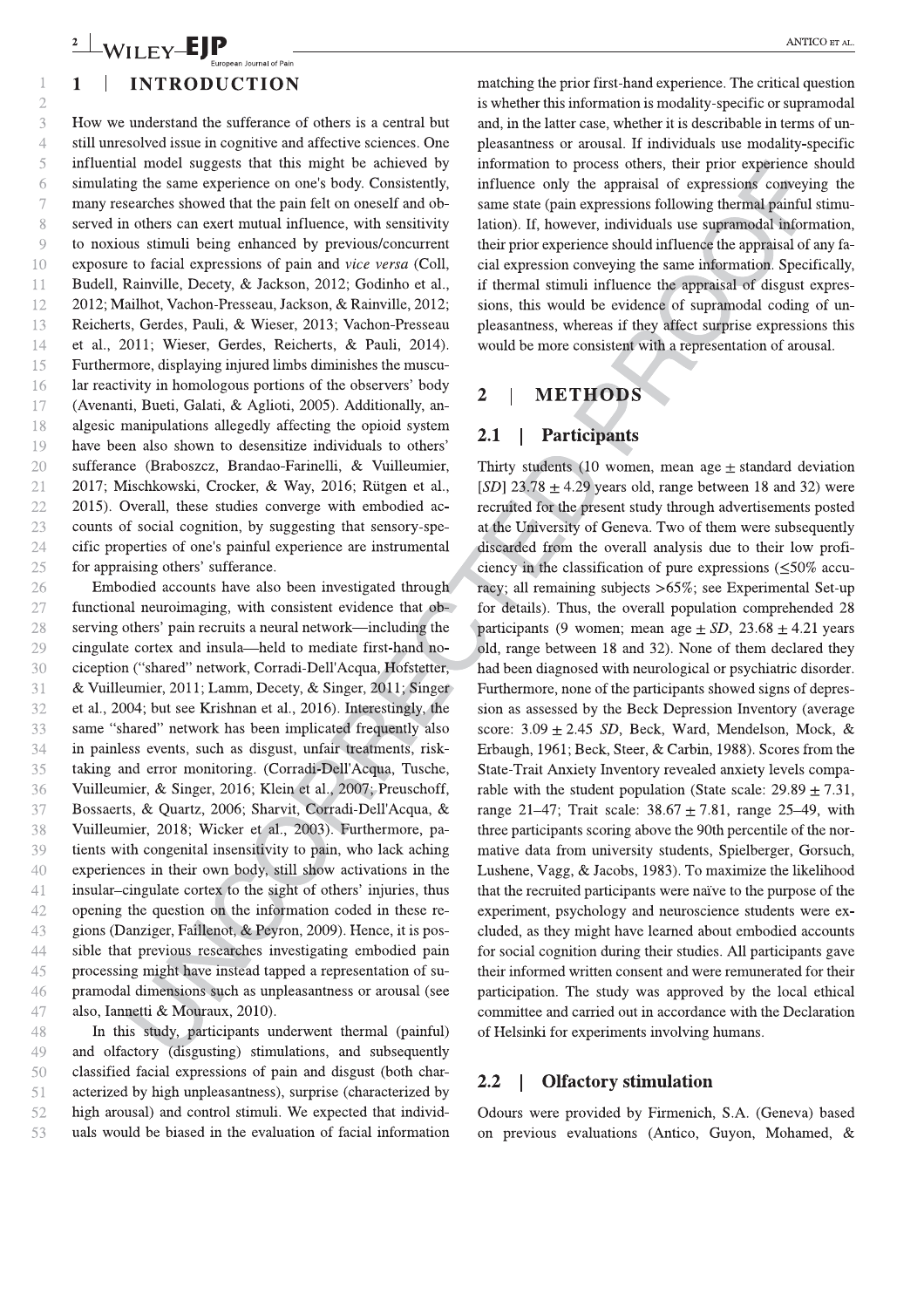Corradi-Dell'Acqua, 2018; Chrea et al., 2009; Delplanque 1  $\overline{2}$ et al., 2008; Sharvit et al., 2018; Sharvit, Vuilleumier, 3 Delplanque, & Corradi-Dell'Acqua, 2015). Isovaleric acid  $\overline{4}$ (evocating dirty socks) and Scarymol (evocating sweat) were 5 diluted in a solution of odourless *Dipropylene glycol* at four 6 different concentrations  $(0.1\%, 0.5\%, 5\%$  and  $10\%)$  and were  $\tau$ used to elicit different levels of disgust in the participants. 8 At the beginning of the experimental session, we conducted  $\overline{Q}$ a pleasantness-rating task to select, at the individual level, 10 two odours, expected to elicit low disgust (LD, rated about  $11$  $\sim -0.2$  in a scale ranging from +5 [extremely pleasant] to 12 -4 [extremely unpleasant]), and *high disgust* (HD, rated 13 about  $\sim -3$ ) (see Supporting Information Methods S1 for 14 more details). In addition, *Ariana* (evocating shampoo) was 15 presented with a concentration of 10% and was used to give 16 relief from disgusting odours and to avoid habituation ef-17 fects. All odorants were stocked in liquid form in test tubes 18 and were delivered by a computer-controlled, multi-channel,  $19$ custom-built olfactometer to the participants' nostrils via a 20 rubber mask. A constant air flow of 0.5 bars provided by the  $21$ olfactometer allowed this diffusion without contaminating 22 the next trial and without additional noise or tactile stimula-23 tion in the nose (Ischer et al., 2014).

#### $2.3$ **Thermal stimulation**

24

25

26

27

28

31

32

33

34

35

37

39

40

 $41$ 

42

43

A computer-controlled thermal stimulator with an MRIcompatible  $25 \times 50$  mm fluid-cooled Peltier probe (MSA, 29 Thermotest) was placed at the left wrist of the participant 30 and delivered different thermal stimulations, ranging from 41 to 51°C. For each participant, we chose two different temperatures that were expected to evoke two different levels of pain, low pain (LP, rated about  $\sim -0.2$ ) and high *pain* (HP, rated about  $\sim -3$ ). Critically, the unpleasantness of these two temperatures matched that of the two disgust-36 ing odours selected for the same participant (see Supporting Information Methods S1 for more details about the temper-38 ature selection).

### $2.4$ **Experimental set-up**

#### 2.4.1 **Facial stimuli**  $\overline{\phantom{a}}$

We created a database of expressions using a FACSGen 44 45 software that allows to freely customize the facial move-46 ment in computerized avatars through the Facial Action 47 Coding System (Roesch et al., 2011). In particular, we  $48$ took the facial information of each state of interest from the 49 well-established Montreal Pain and Affective Face Clips 50 database (Simon, Craig, Gosselin, Belin, & Rainville, 51 2008; Simon, Craig, Miltner, & Rainville, 2006) which 52 contains 1-s videos of eight individuals (4 males) mim-53 icking pain, disgust, surprise or neutral facial expressions (plus other states of no interest for our study). This database has been validated on valence through a 9-point Likert-Scale  $(-4)$  = clearly unpleasant,  $+4$  = clearly pleasant) and *arousal* ( $-4$  = highly relaxed,  $+4$  = high level of arousal) in a previous study (Simon et al., 2008). Within this validation, pain and disgust expressions were rated as the most negative (pain: mean  $-2.88$  [SEM 0.17]; disgust:  $-2.61$  [0.16]), as opposed to the others (surprise: 0.26  $[0.14]$ ; neutral:  $-0.08$   $[0.06]$ ). Instead, pain and surprise were rated as most arousing (pain:  $2.14$  [0.23]; surprise: 1.51  $[0.34]$ ) as opposed to disgust  $(0.98 \; [0.29])$  and especially neutral expressions  $(-1.20 \, [0.37])$ . Furthermore, pain and disgust expressions are characterized by similar engagement of facial action units (AUs) responses at the level of the brow lower (AU 4), check raiser (AU 6), nose wrinkle (AU 9) and upper lip raiser (AU 10). Instead, pain and surprise share similar engagement of the mouth aperture (AU 25). Disgust and surprise share no similar facial movements (Simon et al., 2008).

These video-clips were fed to the Computer Expression Recognition Toolbox (CERT) (Littlewort et al., 2011) which runs automated frame-by-frame analysis of facial AUs responses. This software estimates the likelihood of facial contraction in 20 predefined AUs through the combination of Gabor wavelet decomposition and support vector machine (SVM) classification. For each AU, and for each video-frame, CERT provides the distance of the extracted data vector from a SVM hyperplane discriminating whether or not a facial response occurred. In order to recode this outcome in a measure reflective of actual movement, we averaged AU data across the eight actors and considered values from neutral expressions as baseline for the other three states. This led, for each affective expression (pain, disgust and surprise), to 20 differential AU values, all of which were then used for the creation of templates of facial contractions that were imported in the FACSGen software.

We then created a database of 160 images, characterized by 16 facial identities (8 males) each associated with 10 different expressions: four were "pure" expressions, fully painful, disgusted, surprised and neutral (the last characterized by the absence of any AU response); the remaining six were "hybrid" expressions, resulting from the weighted mean between each combination of two pure states (Pain vs. Neutral; Disgust vs. Neutral; Surprise vs. Neutral; Pain vs. Disgust; Pain vs. Surprise; Disgust vs. Surprise). In particular, each hybrid stimulus was created through ad hoc weightings (e.g., Pain vs. Disgust:  $0.35-0.65$ ), to insure that it was as much ambiguous as possible, and that one state was not more easily detectable than the other. The specific weightings and the templates used were validated through an independent population of 20 subjects. Please see Supporting Information Methods S2 for more details.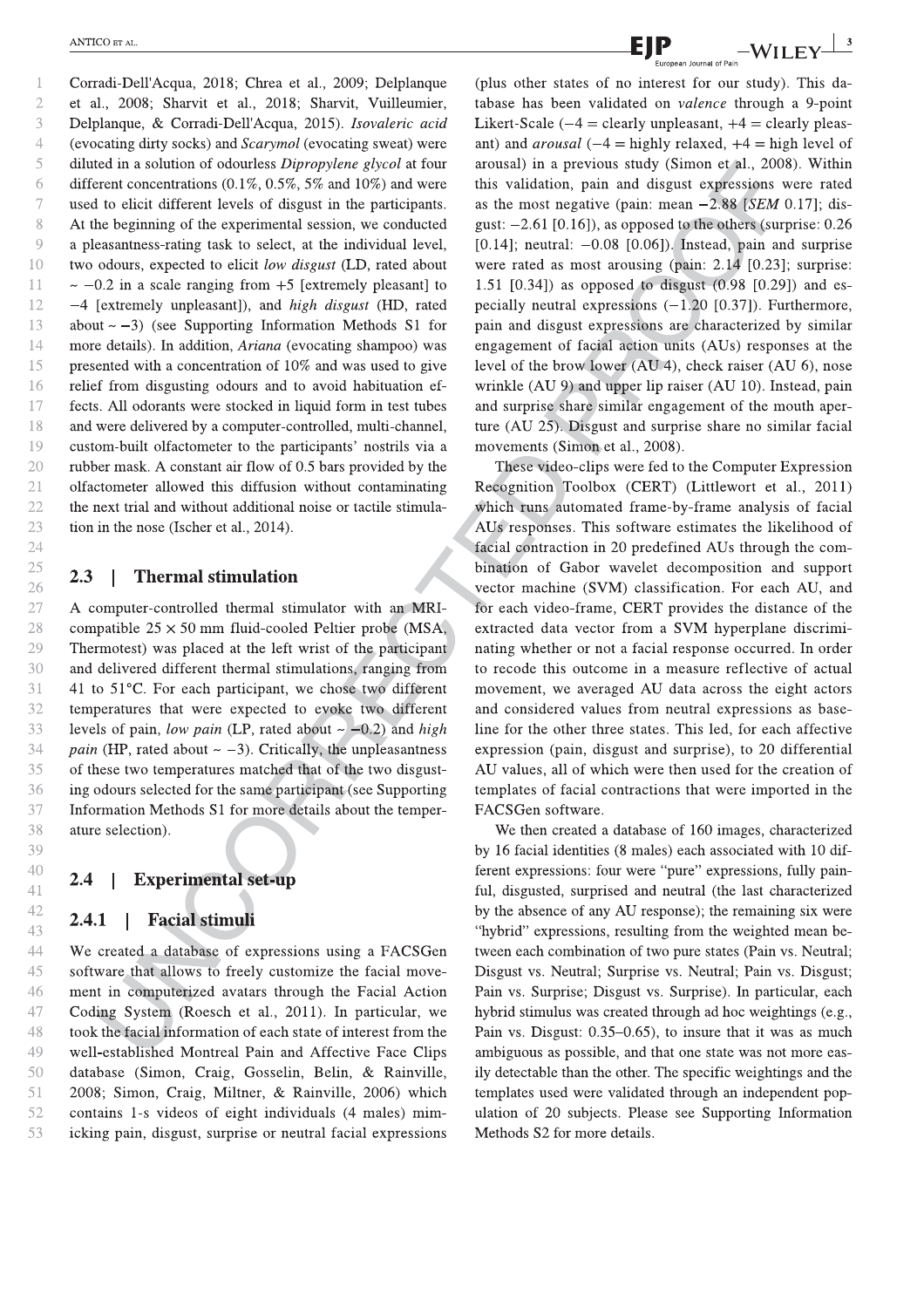#### 2.4.2  $\blacksquare$ **Task design**

Participants were told that for the majority of trials they were going to first receive an olfactory or thermal stimulation and then to watch and classify facial expressions (classification trials), while for the remaining trials they were going to only receive the olfactory or thermal stimulation and to rate its level of unpleasantness (reference trials). More specifically, the task was organized into two blocks, each comprising of 80 Classification trials and 20 Reference trials, all presented in pseudo-random order, constrained in such way to prevent more than three subsequent HP or HD stimulations.

Journal of Pain

Each classification trial started with a fixation cross presented on the screen for 0.8 s, followed by a 1.5-s visual cue showing a human nose or an arm. These stimuli were taken from the revised Snodgrass object pictorial data set (Rossion & Pourtois, 2004) and informed about the following olfactory or thermal stimulation. In particular, nose cues predicted either LD or HD olfactory stimulations, whereas arm cues predicted either LP or HP thermal stimulations (Antico et al., 2018). Next, thermal and olfactory stimuli were delivered consistently with an instructed-sniff paradigm (Antico et al., 2018; Delplanque et al., 2009; Sharvit et al., 2018, 2015): Participants were instructed to "Breathe-out" during the numerical countdown of 3 s, and subsequently to "Breathein" during the stimulation's delivery, regardless of whether this was painful or disgusting. Both olfactory and thermal stimulations lasted 2 s, although for thermal stimuli additional 3 s were necessary to reach the plateau temperature. Subsequently, we displayed a face for 500 ms. At the bottom of the screen, we indicated the four response options, namely "NEUTRAL," "PAIN," "DISGUST" and "SURPRISE." Participants were asked to respond as accurately as possible with no limit of response time with " $1$ ," " $2$ ," " $3$ " or " $4$ " keys of the keyboard. Inter-trial interval lasted 4 s. Finally, a 1 s fixation cross appeared on the screen before the start of the next trial (see Figure 1).

During the reference trials, only olfactory and thermal stimulations were delivered with no facial stimuli presentation, and participants had to rate its level of unpleasantness on a visual analogue scale (VAS) ranging from "extremely pleasant" to "extremely unpleasant." Participants had no limit of time for delivering a response with directional keys of the keyboard, which was subsequently recoded as a scalar ranging from  $+5$  to  $-5$ . In total, the study had 160 classification trials and 40 reference trials.

## 2.4.3 Procedure

Participants listened to the instructions and signed the consent form. Once participants were seated in the lab-chair 4 in front of a computer screen, they were connected to the



**FIGURE 1** Trial structure. Each trial started with a fixation cross presented on the screen for 0.8 s, followed by a 1.5-s visual cue showing a human nose or an arm. Subsequently, one pictorial cue was presented for 1.5 s, predicting only the modality of the upcoming stimulus (thermal or olfactory). Participants were instructed to "breathe-out" during a 3-s countdown and then to "breathe-in" during the stimulus delivery-which could be either olfactory or thermal, consistently with the previous cue. All stimuli lasted 2 s (additional 3 s were necessary for thermal stimuli to reach the target temperature). Next, a face appeared for 500 ms and at the bottom of the screen the four response options, namely "Neutral," "Pain," 53 "Disgust" and "Surprise." Finally, an inter-trial interval lasted 4 s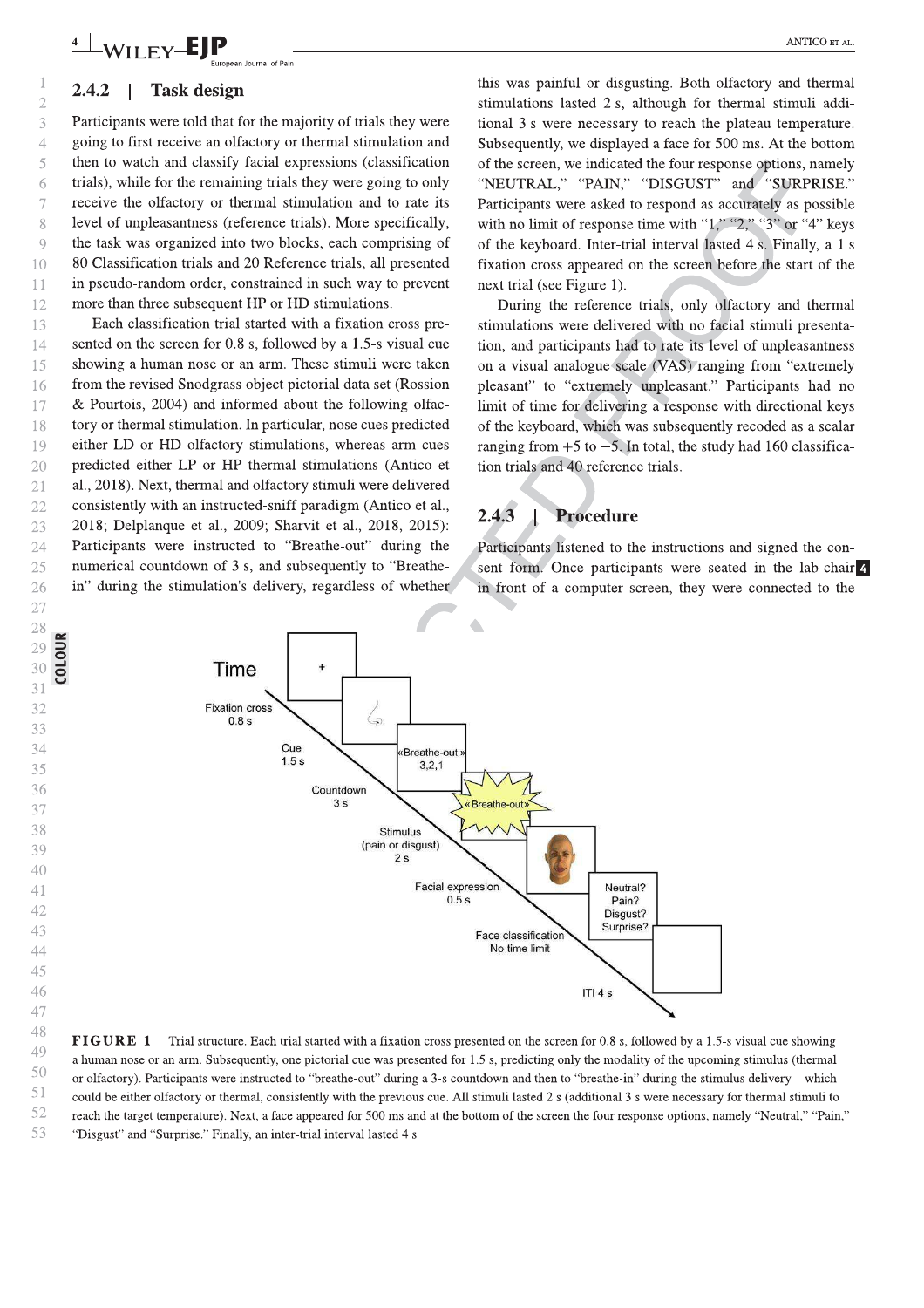1  $\overline{2}$ 

3

 $\overline{4}$ 

5

6

7

8

 $\overline{Q}$ 

10

 $11$ 

12

13

14

15

16

17

18

19

20

 $21$ 

22

23

24

25

26

27

28

29

olfactometer and thermode and carried out stimuli pre-selection sessions as described in Supporting Information Methods S1. Subsequently, participants went through the main experimental session (two blocks of about 30 min each, with a pause of about 5 min in between). The entire experimental procedure lasted about 2 hr. Before and after the experiment, participants were asked to fill the State-Trait Anxiety Inventory (State score, 20 items, Spielberger et al., 1983) to assess changes in transitory level of anxiety due to the manipulation. At home, participants filled two questionnaires: the Beck Depression Inventory (BDI, 13 items, Beck et al., 1961) and the State-Trait Anxiety Inventory (Trait score, 20 items, Spielberger et al., 1983) to assess, respectively, their level of depression and stable aspects of anxiety proneness (Julian, 2011).

#### $2.5$ Data analysis

#### $2.5.1$ **Thermal and olfactory stimulations**

For each subject, we calculated the median value of each kind of stimulus in the Reference Trials and fed it on a repeated-measures analysis of variance (ANOVA) with Unpleasantness (high vs. low) and Modality (thermal vs. olfactory) as factors. The analysis was conducted with R 3.4.3 freeware software (https://cran.r-project.org/).

#### **Face classification** 2.5.2

30 We first focused on participants' ability to discriminate **5** pure facial expressions. For this measure, the accuracy rate 31 32 associated with each condition and the median Response 33 Times for correct responses were fed into a repeated-34 measures ANOVA with Unpleasantness (high vs. low), 35 Modality (thermal vs. olfactory) and Expression (Neutral, 36 Pain, Disgust and Surprise) as factors. Significant effects 37 associated with Expression were further explored with post hoc paired-sample  $t$  tests. We also conducted an analysis 38 39 of the errors associated with the most difficult expressions. 40 Hence, for each subject, and for each expression of interest,  $41$ we calculated the sum of each kind of erroneous labelling 42 (e.g. the frequency with which pain expressions were mis- $43$ classified as "neutral," "disgust" or "surprise"). Friedman 44 rank sum test was used to assess whether each expression 45 was more misclassified with one label with respect to the 46 other three. Instead, Wilcoxon sign rank test was used to assess whether specific errors were modulated by the pre-47 ceding stimulation. 48

Similar analyses were run for the hybrid expressions. For 49 Response Times, we took the median value associated on 50 each condition and fed it to a repeated-measures ANOVA 51 with Unpleasantness (high vs. low), Modality (thermal vs. 52 olfactory) and Expression (Pain-Neutral, Disgust-Neutral, 53

# ean Journal of Pain  $-WILEY \stackrel{1}{\longrightarrow}$

Surprise-Neutral, Pain-Disgust, Pain-Surprise, Disgust-Surprise) as factors. As these faces are not associated with a 6 clear correct/incorrect answer, the ANOVA was run on all trials. As for the response analysis, we ran the same non-parametric tests used in the analysis of pure classification, with the Wilcoxon sign rank test for pairwise comparisons, and the Friedman rank sum test for analysis of multiple levels factors. Non-parametrical analysis was run using the *coin* package of R 3.4.3 software. Effect sizes were reported as partial eta*squared*  $(n_p^2)$  for ANOVAs, as *Cohen's*  $d = \frac{t}{\sqrt{n}}$  for *t* tests. As for non-parametric tests, to our knowledge no effect size measure is available with Friedman rank sum tests, whereas we calculated  $r = \frac{z}{\sqrt{n}}$  for pairwise Wilcoxon sign rank tests.

#### 2.5.3 **Physiological responses**  $\overline{\phantom{a}}$

In keeping with our previous studies (Antico et al., 2018; Sharvit et al., 2015), we recorded electrodermal, cardiac and respiratory activity associated with thermal and olfactory stimulations. These measures allowed to gather a more comprehensive measure of the responses associated with thermal and olfactory stimulations (on top of explicit ratings) and to monitor participants' inspirations activity during the delivery of odorants. Physiological responses were acquired using the MP150 Biopac Systems (Santa Barbara, CA) with a 1,000 Hz sampling rate, which could reveal also effects of more implicit nature. To measure the electrodermal activity, Beckman Ag-Agcl electrodes (8 mm diameter active area) were filled with an isotonic, 0.05 molar NaCl, electrode paste and placed on the left hand of the participant on the palmar side of the middle phalanges of the second and the third fingers. We filtered the signal with a low-pass filter of 1 Hz and high-pass filter of 0.005 Hz. Cardiac activity was assessed by fixing the Biopac pre-gelled disposable electrodes under the participants' right clavicle and on the left waist. We filtered the signal with a band-pass filter (between 10–30 Hz), detected offline electrocardiographic R waves and then converted intervals between heartbeats into heart rate (HR), expressed in beats per minute. Finally, nose respiration was measured through a 2.5 mm tube (interior diameter) that was positioned at the entrance of the participant's right nostril. This tube was added to the mask used to deliver the odours, and it was connected to a differential pressure transducer (TSD160A;  $\pm$ 2.5 cm H<sub>2</sub>O sensitivity range). Within this system, positive values refer to inspiration, whereas negative values refer to expiration. This allowed to record continuously variations in the nostril airflow and to determine nose breathing patterns across different stimulus conditions. This signal was filtered with a low-pass filter of 10 Hz.

For each subject, the time course of each physiological measure was z-transformed, down-sampled to 10 Hz and fed into a first level analysis using the general linear model (GLM) framework as implemented in PsPM 3.0.2 (Bach,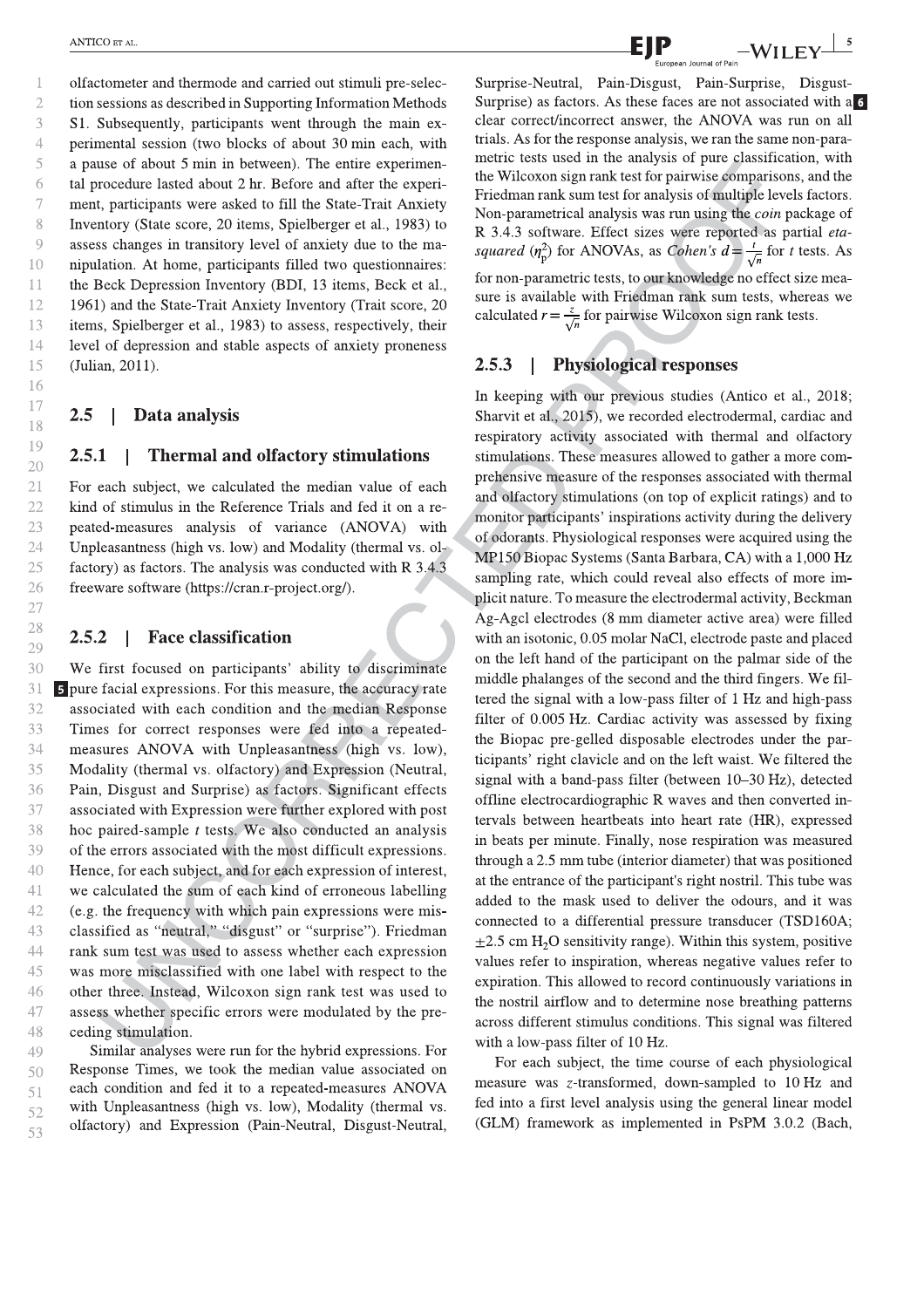# <u>LWILEY-EJP</u> n Journal of Pain

Friston, & Dolan, 2013) (http://pspm.sourceforge.net). More specifically, physiological responses associated with thermal and olfactory stimulations were modelled using a finite impulse response (FIR) basis function, which poses no a priori assumption on the properties of the event-related response (see also, Antico et al., 2018; Qiao-Tasserit, Corradi-Dell'Acqua, & Vuilleumier, 2018). In particular, for each kind of stimulus (LD, HD, LP  $\&$  HD), we modelled the response from the onset of the inspiration countdown (after the cue presentation) with 20 bins of 1 s each, covering the 3-s countdown, and the subsequent 17 s in which stimuli were delivered and rated.

At the group level, for each measure, the parameter estimates  $(\beta s)$  from thermal and olfactory stimulations were fed into a repeated-measures ANOVA with Unpleasantness (low vs. high), Modality (thermal vs. olfactory) and Time (from  $-3$  to  $+17$ ) as fixed factors. Significant effects associated with factor Time were investigated in exploratory fashion with post hoc paired-sample  $t$  tests run on each time-bin separately.

### 3 **RESULTS**

Following the experiment, participants exhibited a mild increase in transitory levels of anxiety, as assessed through the S-score of the STAI questionnaire (post vs. pre difference) +3.54 ± 7.26,  $t_{(27)} = 2.57$ ,  $p = 0.016$ ,  $d = 0.50$ ).

### $3.1$ **Thermal and olfactory stimulations**

The analysis of the pleasantness ratings associated with thermal and olfactory stimuli (from the Reference trials) revealed a significant main effect of Unpleasantness ( $F_{127} = 124.00$ ),

 $p < 0.001$ ,  $\eta_p^2 = 0.82$ ), with lower pleasantness associated with painful and disgusting stimuli as compared with neutral controls (see Figure 2a). Furthermore, the main effect of Modality  $(F_{1,27} = 0.12, p = 0.984, \eta_p^2 = 0.004)$  and an Unpleasantness\*Modality interaction  $(F_{1,27} = 3.70,$  $p = 0.064$ ,  $\eta_p^2 = 0.12$ ) were not found to be significant. Finally, planned paired-sample t test revealed no difference in unpleasantness between painful (unpleasant thermal) and disgusting (unpleasant olfactory) events  $(t_{(27)} = 0.56,$  $p = 0.579, d = 0.11$ .

We analysed electrodermal and cardiac responses to thermal and olfactory stimuli, regardless of whether these involved Reference Trials, or facial classification events. This should allow an unbiased estimate of the overall event-related response, regardless of any confound of the subsequent facial expressions (see Methods). Electrodermal responses revealed significant main effects of Unpleasantness  $(F_{1,27} = 7.91,$  $p = 0.009$ ,  $\eta_p^2 = 0.23$ ), Modality ( $F_{1,27} = 4.47$ ,  $p = 0.044$ ,  $\eta_p^2 = 0.14$ ) and Time  $(F_{19,513} = 7.42, p < 0.001, \eta_p^2 = 0.21)$ . Furthermore, the interactions Unpleasantness\*Modality  $(F_{1,27} = 19.53, p < 0.001, \eta_p^2 = 0.42)$ , Unpleasantness\*Time  $(F_{19,513} = 9.50, p < 0.001, \eta_p^2 = 0.26)$ , Modality\*Time  $(F_{19,513} = 5.69, p < 0.001, \eta_p^2 = 0.17)$  and Unpleasantness\* Modality\*Time  $(F_{19,513} = 10.82, p < 0.001, \eta_{p}^{2} = 0.29)$  were also found to be significant. We explored these interactions through paired-sample  $t$  tests testing effects of unpleasantness in each modality and each time-bin. For thermal-evoked activity, we found increased response to unpleasantness only after 4 s from the stimulus onset  $(ts_{(27)} \ge 2.14, ps \le 0.042,$  $ds \geq 0.40$ , whereas this was not the case for earlier time-bins  $(ts_{(27)} \le -0.03$ , not significant [n.s.],  $ds \le 0.01$ ). For olfactoryevoked activity, we found no increased response to unpleasantness in any time-bin  $(ts_{(27)} \le 0.68, ps \ge 0.495, ds \le 0.13$ , see Figure 2a).



FIGURE 2 Thermal and Olfactory responses. (a) Average pleasantness ratings associated with thermal (red bars) and olfactory (green bars) reference trials. Full-colour bars refer to unpleasant events (painful/disgusting) whereas striped columns refer to neutral controls. (b) Electrodermal (higher subplot) and cardiac (lower subplot) responses associated with thermal (red lines) and olfactory (green lines) stimuli (full dataset). Full circles refer to unpleasant events, whereas empty circles refer to neutral controls. Physiological responses are plotted within a time-window of 20 s, from the 3 s preceding the stimulus onsets (corresponding to the countdown—see methods), to 17 s following the presentation of the stimulus. Error bars refer to bootstrap-based 95% confidence intervals. "\*" and horizontal yellow bars refer to time-bins associated with higher signal for Unpleasant > Neutral even at  $t_{(27)} \ge 2.05$ , corresponding to  $p < 0.05$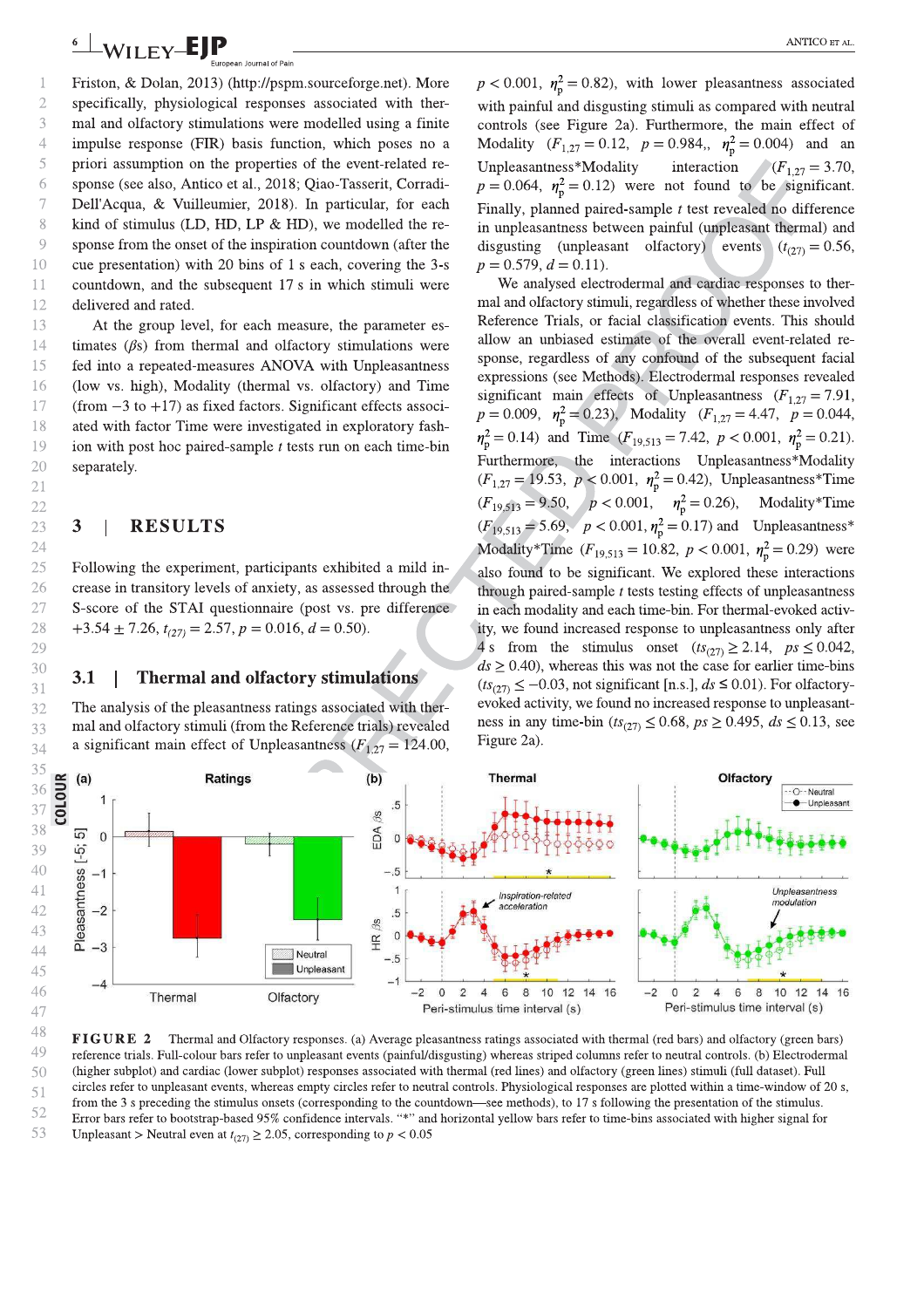Cardiac responses revealed instead significant main effects of Unpleasantness ( $F_{1,27} = 8.24$ ,  $p = 0.008$ ,  $\eta_p^2 = 0.23$ ) and Time ( $F_{19,513} = 23.66$ ,  $p < 0.001$ ,  $\eta_p^2 = 0.47$ ), as well as significant Unpleasantness\*Time a interaction  $(F_{19,513} = 6.26, p < 0.001, \eta_p^2 = 0.19)$ . No significant main/ interaction effects were associated with the factor Modality  $(Fs \le 3.16, ps \ge 0.08, \eta_p^2 \le 0.11)$ . Paired-sample t tests revealed increased cardiac responses to Unpleasantness between 5 and 11 s from the onsets of the thermal event  $(ts_{(27)} \ge 2.13, \; ps \le 0.043, \; ds \ge 0.40)$  and between 7 and 14 s from the onset of the olfactory stimulus  $(ts_{(27)} \ge 2.13)$ ,  $ps \le 0.042$ ,  $ds \ge 0.40$ ). N<sub>o</sub> cardiac increase to Unpleasantness was observed in other time-bins  $(ts_{(27)} \le 1.92, \ \ \text{ps} \ge 0.066, \ \ \text{ds} \le 0.36; \ \ \text{see} \ \ \text{Figure} \ \ 2a).$ Supporting Information Results S1 reports also data from Respiration volume, which confirms that participants followed the "breathe-in" instruction, with slight decreased inspiratory activity for disgusting odours (see Supporting Information Results S1; see also, Sharvit et al., 2015; Sharvit et al., 2018).

Supporting Information Results (Supporting Information Results S2) describe subsequent analysis investigating the role of Participants' Gender in the sensitivity to thermal/olfactory stimuli. Analysis of Ratings and electrodermal response is suggesting stronger sensitivity of male (but not females) subjects to thermal (relative to olfactory) stimulations. This



# seems at odds with previous studies suggesting higher pain

sensitivity in females (relative to males) (Bartley & Fillingim, 2013; Fillingim, King, Ribeiro-Dasilva, Rahim-Williams, & Riley, 2009; Mattos Feijó et al., 2018), although the unequal and small size of each gender group and the uniqueness of our design might suggest caution in interpreting these effects (e.g., temperatures were not selected exclusively on individual pain thresholds, but also to the extent they were similarly unpleasant with the associated odorants).

#### $3.2$ **Classification of pure facial expressions**

As a first step, we assessed how individuals' proficiency at classifying pure facial expressions was affected by the preceding stimulation. A repeated-measures ANOVA run on both accuracy rates and response time of correct responses revealed a main effect of Expression (Accuracy:  $F_{3,81} = 13.54$ ,  $p < 0.001$ ,  $n_p^2 = 0.33$ ; Response Times:  $F_{3,81} = 24.54$ ,  $p < 0.001$ ,  $\eta_{\rm n}^2$  = 0.48), most likely reflecting an overall difficulty at processing pain and disgust faces (Figure 3a,b), and a Modality\*Expression interaction (Accuracy:  $F_{3,81} = 3.46$ ,  $p = 0.020$ ,  $n_p^2 = 0.11$ ; Response Times:  $F_{3,81} = 4.68$ ,  $p = 0.0248$ ,  $\eta_p^2 = 0.15$ ). No other main effect/interaction was found to be significant (*Fs* ≤ 2.83, *ps* ≥ 0.104,  $n_{p}^{2}$  ≤ 0.09). We further inspected the interaction by running four paired-sample





FIGURE 3 Classification of pure facial expressions. (a, b) Average response times and accuracy rates associated with each of the four expressions. (c) Errors analysis: for disgusting (left subplot) and painful (right subplot) expressions, the average amount of instances in which each kind of error occurred. Red bars refer to performance following thermal stimuli, whereas green bars refer to performance following olfactory 52 stimuli. Error bars refer to bootstrap-based 95% confidence intervals. Significant effect of modality are also displayed at  $\hat{p}$  < 0.05,  $\hat{p}$  (1-tailed) 53  $<0.05$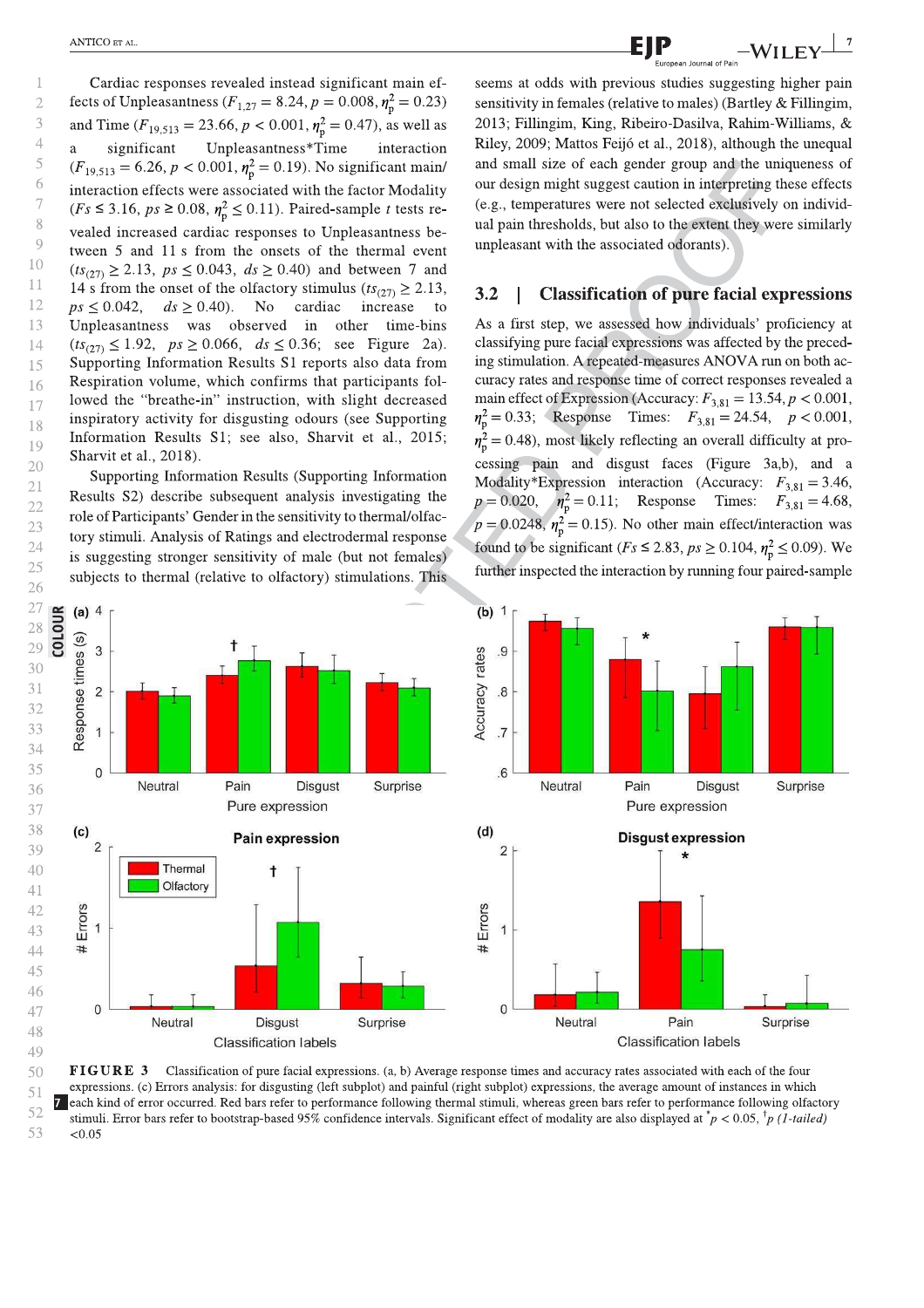# 8 WILEY-EJP an Journal of Pain

*t* tests probing for modality differences in each of the four expressions. Data from both Accuracy and Response Times converge in showing that facial responses of pain were more easily processed if following a thermal (vs. olfactory) stimulus (Accuracy:  $t_{(27)} = 1.92$  p (1-tailed) = 0.030, d = 0.36; Response Times:  $t_{(27)} = -2.40$ ,  $p = 0.024$ ,  $d = -0.45$ ). This was not the case for the other expressions  $(|ts|_{(27)} \le 1.63$ ,  $ps \ge 0.114$ ,  $ds \le 0.31$ ), although visual inspection of Figure 3a,b might be suggestive an opposite trend for disgust.

We also ran an error analysis using non-parametrical approaches, to ascertain whether low proficiency observed for pain and disgust expressions reflected systematic misclassifications with another label, and whether this misclassification was in turn modulated by the preceding stimulation. For both pain and disgust expressions, we found a main effect of label (Friedman rank sum test for Pain:  $\chi^2_{(2)} = 17.63$ ,  $p < 0.001$ ; Disgust:  $\chi^2_{(2)} = 24.59$ ,  $p < 0.001$ ), reflecting more frequent cases in which pain and disgust were confused with one another, then with either neutral or surprise. Furthermore, the amount of times in which pain and disgust were confused with one another was modulated by the preceding stimulus modality, with disgust expressions misclassified as painful more frequently after thermal (vs. olfactory) stimuli (Wilcoxon sign rank test:  $Z = 2.25$ ,  $p = 0.023$ ,  $r = 0.42$ ), and pain expressions misclassified as disgust marginally more frequently after olfactory (vs. thermal) stimuli (Z = 1.71, p (1-tailed) = 0.041,  $r = 0.32$ ). Erroneous classifications with neutral and surprise were not modulated by the preceding stimulus modality ( $|Z| < 0.43$ ).  $p > 0.937$ ,  $r = 0.08$ —see Figure 3c).

Overall, these data suggest that the evaluation of others' pain and disgust is confounded by one's pre-existing somatic state. Most importantly, both pain and disgust expressions are equally influenced by the prior stimulus, as the same expressions are classified as painful when following thermal stimuli, and as disgusting when following olfactory events.

### **Classification of hybrid expressions**  $3.3$

It could be argued that somatic thermal/olfactory stimulations do not ease the processing of facial expressions per se, but rather facilitate the selection of compatible labels in facial expressions which are most ambiguous. Indeed, although we did not find any Modality effect in neutral and surprise faces, it could be argued that these expressions are classified at ceiling, thus making them inadequate as control. For this reason, we repeated the analysis above on fully ambiguous facial expressions which were hybrid combinations between two states (see Methods).

A repeated-measures ANOVA run on participants' Response Times in the classification of hybrid expressions revealed significant main effects of Expression ( $F_{5,135} = 14.02$ ),  $p < 0.001$ ,  $\eta_p^2 = 0.34$ ) and Modality ( $F_{1,27} = 9.28$ ,  $p = 0.005$ ,  $\eta_p^2 = 0.25$ ; all other effects  $Fs \le 0.97$ ,  $ps \ge 0.332$ ,  $\eta_n^2 = 0.34$ ). As visible from Figure 4a, hybrid faces are overall slower at being classified following thermal (vs. olfactory) stimulations (especially in disgust–neutral [DN], and pain–disgust [PD] hybrids). The various hybrid expressions were also classified with different speed, with disgust-neutral (DN) faces being the most rapidly processed (average  $= 2.35$  s) and pain-neutral (PN) the most slow  $(3.20 \text{ s})$ . Overall, these response times are comparable, if not larger, to those associated with pure expressions of pain and disgust as shown in Figure 3a.

Table 1 reports how each hybrid was classified in terms of the four possible options. We then assessed whether preceding stimulation modalities influenced the actual classification, by altering the frequency in which one specific choice occurred. We ran an exploratory analysis, testing for each hybrid expression whether each response classification was differentially influenced by the Modality of the previous stimulus. Results are displayed in Figure 4b in matrix format. Overall, pain-disgust (PD) hybrid was the most influenced by the previous stimulation, with more frequent pain responses following thermal stimuli, and most frequent disgust responses following olfactory stimuli (Wilcoxon sign rank test:  $|Z| > 3.25$ ,  $p < 0.0007$ ,  $r = 0.61$ ). Importantly, these effects on PD hybrids survive Bonferroni correction of 24 [4] responses \* 6 hybrid expressions] independent tests (critical  $p = 0.0021$ ). Similar effects were observed also for pain- $\triangle$ surprise (PS) and disgust–surprise (DS) hybrids ( $|Z| > 1.99$ .  $p < 0.050$ , uncorrected,  $r = 0.38$ ). Hybrids involving neutral expression were never found associated with a significant effect of modality.

We then assessed whether the modality-modulation on participants' responses interacted with the expression. In particular, for each subject, each response label, and each hybrid face, the differential amount of responses following thermal versus olfactory stimulations was calculated. Friedman rank sum test revealed no change across the six expressions of the modality effect in neutral or surprise responses  $(|\chi^2|_{(5)} \le 6.80, p \ge 0.230)$ . Instead, a significant modulation was observed for both pain  $(\chi^2_{(5)} = 20.19,$  $p = 0.001$ ; see Figure 4c) and disgust responses  $(\chi^2_{(5)} = 15.23, p = 0.009)$ ; see Figure 4d). Pairwise comparisons confirmed that the modality effect in both pain and disgust responses was stronger for the Pain-Disgust (PD) hybrids than for all other stimuli (pain responses:  $Z > 2.36$ ,  $p < 0.017$ ,  $r = 0.45$ ; disgust responses:  $Z > 2.32$ ,  $p < 0.020$ ,  $r = 0.44$ ). No effect was observed in any of the other pairwise comparisons (pain responses:  $|Z| \le 1.41$ ,  $p \ge 0.171$ ,  $r = 0.27$ ; disgust responses:  $|Z| \le 1.50$ ,  $p \ge 0.149$ ,  $r = 0.28$ ).

We then repeated the same exploratory analysis to ascertain whether similar effects could be explained by the preceding stimulation in terms of the Unpleasantness or the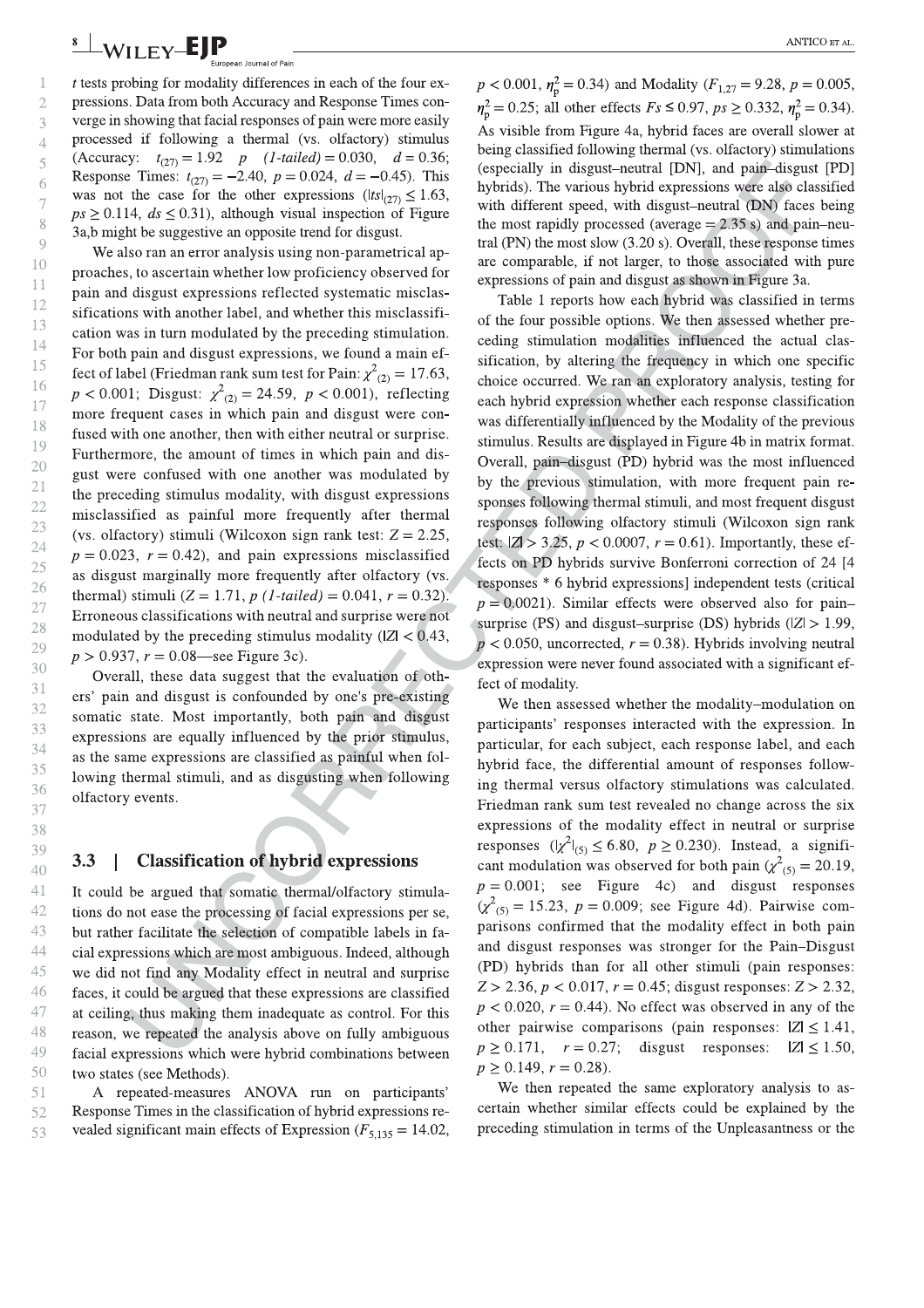

**FIGURE 4** Classification of hybrid facial expressions. (a) Average response times associated with each of the six expressions. (b) Matrix of Z values obtained by Wilcoxon sign rank tests probing modality differences for each response label, and each expression. Red squares refer to increased number of responses following thermal (vs. olfactory) stimulation, whereas green squares refer increased number of responses following olfactory (vs. thermal) stimulation. Colour luminance refers to the strength of the effect. (c, d) Average amount of pain (left subplot) and disgust (right subplot) responses for each hybrid expression. Red bars refer to performance following thermal stimuli, whereas green bars refer to performance following olfactory stimuli. Error bars refer to bootstrap-based 95% confidence intervals. Significant effects of modality for each expression, following either via t test (a) or Wilcoxon sign rank test (c, d), are also displayed at \*\*\*  $p < 0.001$ , \*\*  $p < 0.01$  and \* $p < 0.05$ 

| TABLE 1<br>Average classification rates<br>associated with 6 hybrid expressions |                 | <b>Neutral</b>          | Pain              | <b>Disgust</b>                                                                                                  | <b>Surprise</b>  |  |
|---------------------------------------------------------------------------------|-----------------|-------------------------|-------------------|-----------------------------------------------------------------------------------------------------------------|------------------|--|
| (bracket values refer to 95% confidence)<br>intervals)                          | DN              | 12.18 (10.96,<br>13.18) | 0.61(0.21, 1.36)  | 2.75(2.00, 3.64)                                                                                                | 0.21(0.07, 0.46) |  |
|                                                                                 | <b>PN</b>       | 4.57(3.54, 5.75)        | 2.00(1.32, 3.14)  | 2.57(1.75, 3.50)                                                                                                | 6.00(4.79, 7.25) |  |
|                                                                                 | <b>SN</b>       | 7.50(6.14, 8.79)        | 0.36(0.18, 0.64)  | 0.29(0.11, 0.54)                                                                                                | 7.46(6.14, 8.68) |  |
|                                                                                 | 8.<br><b>PD</b> | 0.25(0.11, 0.05)        | 6.04(4.86, 7.39)  | 9.18(7.68, 10.5)                                                                                                | 0.14(0.04, 0.39) |  |
|                                                                                 | <b>PS</b>       | 0.21(0.07, 0.39)        | 5.61 (4.50, 7.04) | 1.93(1.25, 2.75)                                                                                                | 7.79(6.57, 9.25) |  |
|                                                                                 | DS              | 2.54(1.68, 3.76)        | 1.96(1.36, 2.96)  | 5.86(4.68, 7.11)                                                                                                | 4.86(3.82, 6.11) |  |
|                                                                                 |                 |                         |                   | M a Concert of the Protection of the concerted of the firm of the concerted and the control of the concerted of |                  |  |

Note. Grey cells refer to hybrid expressions used in the main experiment together with mean values corresponding to the frequency of the chosen labels.

Unpleasantness\*Modality interaction. None of the hybrid 44 45 expressions showed a significant modulation in any of the 46 response labels ( $|Z| \le 2.00$ ,  $p \ge 0.053$ ,  $r = 0.38$ ). The only exception was the hybrid PN, which was associated with less 47 "Pain" responses following unpleasant (relative to neutral) 48 events ( $Z = -2.58$ ,  $p = 0.012$ ,  $r = -0.49$ ). 49

24

25

26

 $27$ 

28

29 30

42

43

50 Overall, these data confirm that the evaluation of others' 51 pain and disgust is influenced by the prior stimulus, even 52 when the information is ambiguous. Critically, we found 53 this effect in hybrid expressions that contain pain or disgust information, especially in pain-disgust hybrid, with more frequent pain responses following thermal stimuli, and most frequent disgust responses following olfactory stimuli. Less pronounced effect was found also in hybrids pain-surprise, and disgust-surprise, but not with those involving neutral expressions.

Supplementary Results (Supporting Information Results S2) describe subsequent analyses investigating the role of Participants' Gender and Expressions' Gender in the classification task. The findings suggest a role of Expressions'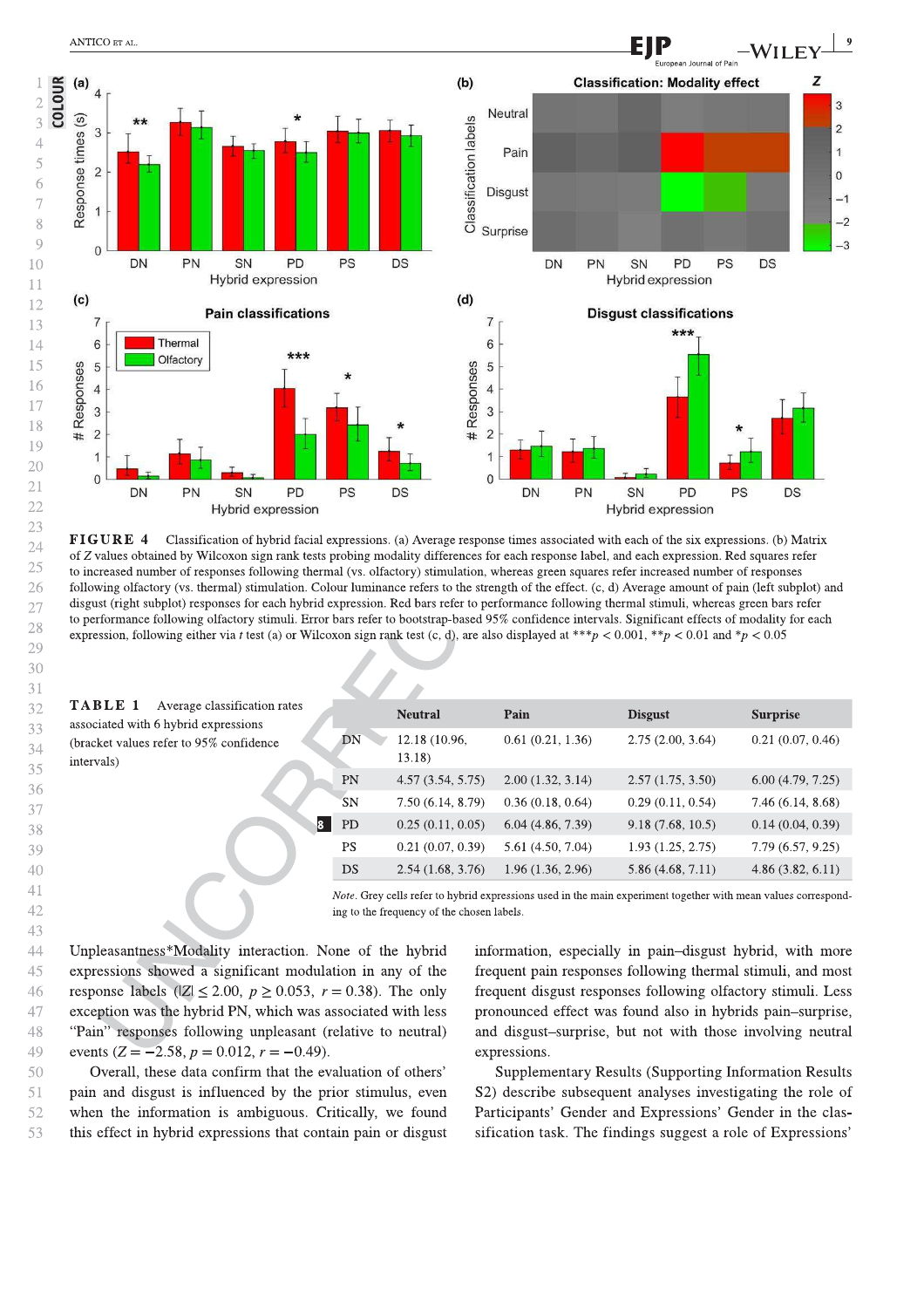# <sup>10</sup> WILEY-EJP an Journal of Pain

 $\mathbf{1}$  $\overline{2}$ 

3  $\overline{4}$ 

5

6

 $\overline{7}$ 

8

 $\circ$ 

10

 $11$ 

12

13

14

15

16 17

18

19

20

 $21$ 

43

Gender, with male models eliciting faster response time than females in specific expressions (e.g., disgust and surprise), and eliciting more frequent pain classifications (and consequent less surprise choices) in PS hybrids. Although not always consistent with one another, these findings are broadly in keeping with the literature, which suggests that emotional and painful expressions are classified more efficiently (Coll et al., 2012; Riva, Sacchi, Montali, & Frigerio, 2011; Simon et al., 2008) and evoked enhanced hemodynamic response (Simon et al., 2006), if conveyed by males (as opposed to female) models. It should be mentioned, however, that our original design involved four repetitions per condition (16 avatars, partitioned to four kinds of stimulations). Analysing the further effect of Expressions' Gender required additional data partitioning, leading to only two repetitions per condition. Hence, caution should be used in interpreting these findings.

### $\overline{\mathbf{4}}$ **DISCUSSION**

22 We investigated whether the appraisal of facial aversive 23 expressions is biased by prior exposure to first-hand ex-24 perience of the same state. To this end, we subjected par-25 ticipants to thermal (painful) and olfactory (disgusting) 26 stimulations, and subsequently asked them to classify facial 27 expressions of pain, disgust, surprise, neutral states and hy-28 brid combinations thereof. We found that first-hand thermal 29 and olfactory experiences influenced the subsequent evalu-30 ation of facial expressions, with thermal stimuli increasing 31 the amount of pain classifications, and olfactory events in-32 creasing the amount of disgust classifications. This modu-33 lation was found prevalently for those faces containing 34 traits diagnostic of pain and disgust (pure expressions and 35 pain-disgust hybrids), but did not generalize to the remain-36 ing stimuli, including other hybrids purposefully designed 37 to be ambiguous. Whereas some expressions (neutral and 38 surprise, plus neutral-related hybrids) were unaffected by 39 the prior stimulation, others (pain–surprise and disgust–sur-40 prise hybrids) showed an influence which was smaller than  $41$ that observed for pain-disgust combinations, as revealed by 42 interaction analysis.

#### 44 Effects of first-hand experiences on the 4.1 45 appraisal of facial expressions 46

Extended literature has proven that the appraisal of others' 47  $48$ facial expressions can influence, and is influenced by, first-49 hand experiences of the same state. For instance, expos-50 ing individuals to emotionally valenced videos is known 51 to affect subsequent processing of ambiguous expressions, 52 with induced happiness, anger or sadness enhancing one's 53 sensitivity towards facial traits diagnostic of homologous states (Niedenthal, Brauer, Halberstadt, & Innes-Ker, 2001; Qiao-Tasserit et al., 2017). A similar effect has been described also in the domain of pain, with noxious events enhancing the sensitivity to facial expressions of pain and vice versa (Coll et al., 2012; Godinho et al., 2012; Reicherts et al., 2013; Vachon-Presseau et al., 2011, see also, Wieser et al., 2014, as a review). These findings are reminiscent of the results from sequential priming tasks, where participants evaluate a target stimulus (e.g., facial expression) while avoiding any influence of a previous event (first-hand pain). Within this structure, *unintentional contagion* is provided by the degree to which participants mistakenly evaluate the to-be-ignored event at the expense of the target (Cameron, Spring, & Todd, 2017). However, it is unclear whether such unintentional contagion influences specifically the appraisal of others' pain or generalizes to stimuli conveying also painless states. The former case would reflect the engagement of a pain-specific representation shared between oneself and others, whereas the latter case would reflect a supramodal coding shared between different states. Unfortunately, the literature does not provide clear answer, as first-hand pain seems to decrease sensitivity to positive expressions, but at the same time exerts unsystematic effects on negative states like fear or anger, with some studies proposing exacerbation, whereas other a lack of influence (Gerdes, Wieser, Alpers, Strack, & Pauli, 2012; Reicherts et al., 2013; Wieser, Gerdes, Greiner, Reicherts, & Pauli, 2012, see also Wieser  $et$  al., 2014, as review).

A potential confound could lie in the fact that, whereas affective states are usually treated as qualitatively distinct entities, muscular changes in the face occur along continuous dimensions, and consequently, the expressions used as stimuli are often only characterized by subtle configurational changes. For instance, in the most commonly used stimuli databases (Goeleven, Raedt, Leyman, & Verschuere, 2008; Simon et al., 2008), fear and anger are depicted through contractions at the level of the frown that underlie also pain. In this perspective, it is possible that nociception induces unintentional contagion whenever participants are confronted with facial traits which are potentially diagnostic of pain, but could be observed in less pronounced/systematic fashion also in other states. Our results provide evidence in this direction, as they reveal that first-hand thermal stimulations influence the appraisal of both pain and disgust faces, but not surprise (unless combined with pain or disgust). Furthermore, the same expressions are influenced in opposite (but comparable in magnitude) direction by first-hand olfactory stimulations. Hence, both first-hand thermal and olfactory events lead to unintentional contagion towards facial traits which characterize both pain and disgust, highlighting a major role played by a supramodal coding common between these two experiences.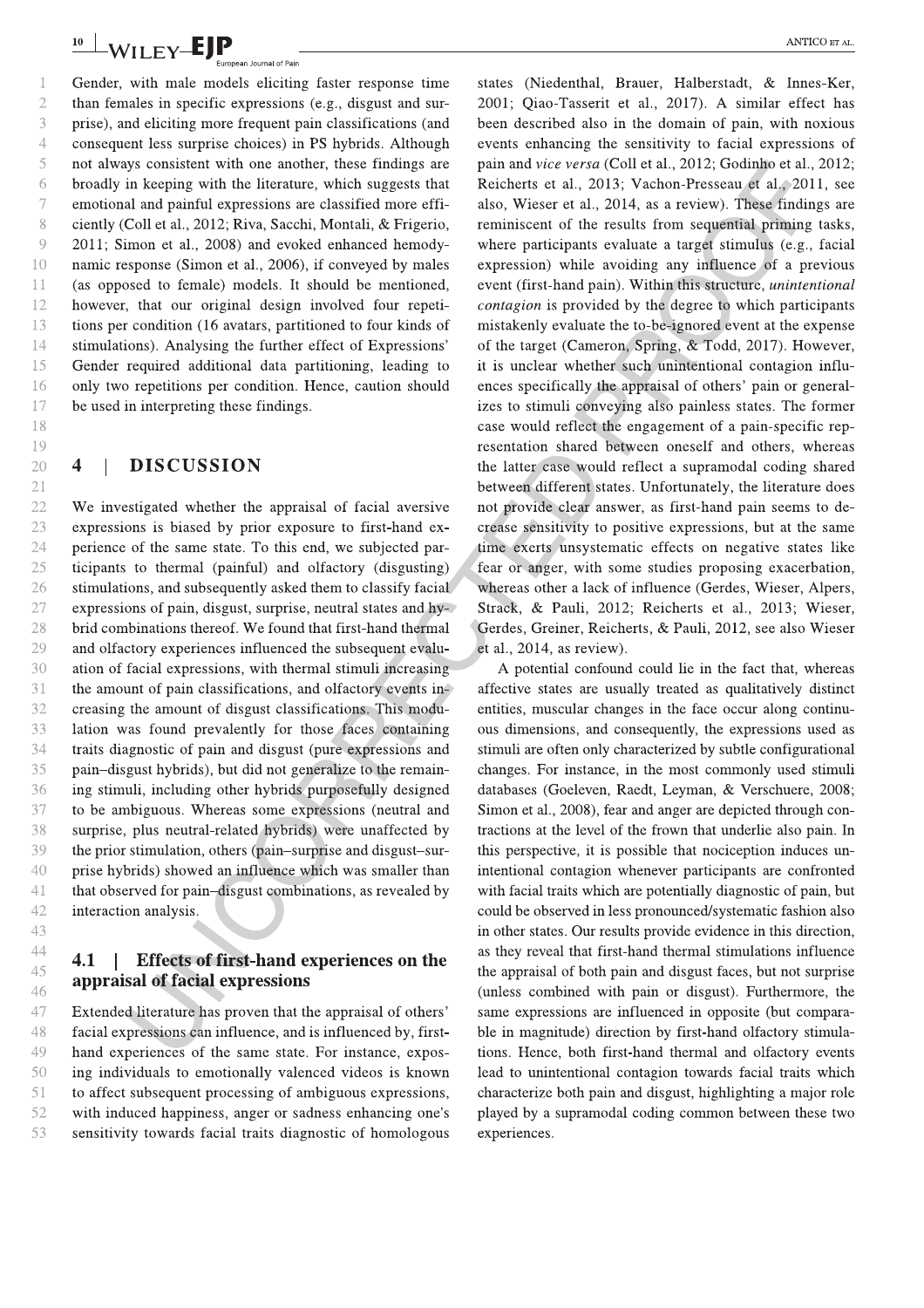$\overline{2}$ 

3

## $4.2 \quad \square$ **Common coding between** pain and disgust

 $\overline{4}$ Our findings are in keeping with recent neuroimaging 5 research suggesting that first-hand and others' aversive experiences evoke shared activity patterns in insular and 6  $\tau$ cingulate cortex, which code for supramodal proper-8 ties common to pain, disgust and even unfair treatments  $\overline{Q}$ (Corradi-Dell'Acqua et al., 2016). However, the nature of these supramodal coding is still unclear. Provided that, in 10 the present study, thermal and olfactory stimuli were cali- $11$ brated individually in terms of unpleasantness, it is highly 12 plausible that the cross-modal effect observed reflects 13 such dimension. Alternative interpretations are possible 14 (at least in principle), under the assumption that matched 15 unpleasantness would indirectly lead to comparable levels 16 also in other affective components, such as arousal. We be-17 lieve this conjecture to be unlikely. Indeed, in a previous 18 study employing the same unpleasantness-calibration ap- $19$ 20 proach, pain was associated with stronger levels of self-reported fear and anxiety than disgust (Sharvit et al., 2015).  $21$ 22 Likewise, in both present and earlier studies, electrodermal responses to pain were much stronger than those as-23 24 sociated with comparably unpleasant disgust (Antico et al., 25 2018; Sharvit et al., 2015). Hence, matched unpleasantness does not necessarily imply similar levels in other facets of 26  $27$ the affective response, especially when considering measures like electrodermal activity that have been suggested 28 to reflect autonomic arousal (see Sharvit et al., 2015, for 29 a discussion on this issue). Most importantly, although in 30 the present study we did not measure arousal directly, we 31 believe that this dimension might not explain our results 32 in satisfactory way. Indeed, if the arousal evoked by ther-33 mal events affected the appraisal of facial expressions, then 34 such influence should involve primarily faces of pain, sur-35 prise and pain–surprise hybrids, something that we did not 36 37 see in the present research.

It should be noted that pain is a heterogeneous expe-38 39 rience, which is characterized by an acute nociceptive component, as well as by secondary affective responses as-40  $41$ sociated with the appraisal of the context, the assessment of actual or potential body damage, and the preparation of 42 potential coping responses (Price, 2000). Similar appraisal  $43$ levels can be observed also for chemosensory disgust, 44 although in this case individuals assess threats for ones' 45  $46$ health in terms of poisoning, intoxication, contamination or disease (Rozin & Fallon, 1987; Rozin, Haidt, & McCauley, 47 1993). To our knowledge, no study systematically com-48 pared pain and disgust in terms of contextual evaluation 49 (appraisal-based models of emotions never focused on 50 pain; Scherer, 2009); however, it is reasonable to conceive 51 52 that pain and disgust share, not only an intrinsic unpleas-53 antness, but also an evaluation of potential risks for one's

 $11$ EIP I ean Journal of Pain  $-WILEY$ 

well-being, something that is not necessarily observed for other negative states (e.g., sadness). This conjecture might also explain why pain and disgust share such similarity in face responses (Kunz, Peter, Huster, & Lautenbacher, 2013; Simon et al., 2008), as appraisal-based models of emotions suggest that facial expressions might not reflect the occurrence of a specific state, but rather the underlying evaluation of the context in terms of predictability, implication for one's goals, ability to control potential outcomes, etc. (Scherer, Mortillaro, Rotondi, Sergi, & Trznadel, 2018; Sergi, Fiorentini, Trznadel, & Scherer, 2016). Future studies will need to compare systematically the appraisal levels of pain with that associated with different emotional states, in order to identify potential degrees of similarity that might explain the cross-modal effect observed here.

#### $4.3$ Limitations of the study and  $\mathbb{R}$ conclusive remarks

Despite calibration efforts in making pain and disgust as matched as possible, disgusting odours seem marginally (although not-significantly) less unpleasant than painful temperatures (see Results section). Discrepancies between the experimental session and the calibration procedure could be related to habituation, with sensitivity to given odorants decreasing rapidly during the task. However, potential modality differences in unpleasantness do not undermine the main result of the study that both pain and disgust influence in comparable fashion (but opposite direction) the evaluation of others' facial expressions. Furthermore, first-hand experiences influenced the appraisal of others' states only in terms of modality (temperature vs. odours), and not in terms of unpleasantness\*modality interaction (pain vs. disgust), as would be expected. Hence, neutral thermal/olfactory events contributed to the effects reported in this study, with no statistical difference from their unpleasant counterparts. This might be partially influenced by the expectancy cue informing about the modality (but not the unpleasantness) of the upcoming stimulation (as in Antico et al., 2018). It is possible that bottom-up information about stimulation unpleasantness was not sufficiently strong to affect individuals' classification of facial expressions, as it affected instead cardiac responses and explicit ratings in reference trials (Figure 2). Future studies will need to disentangle expectancy- from stimulus-related components of pain and disgust.

Notwithstanding these limitations, our study provides clear evidence that the subjective experiences related to pain and disgust influence the appraisal of those facial traits common between the two states. These findings provide the strong causal support to accounts suggesting that a reliable part of the representation shared between oneself and others' is supramodal in nature, possibly relating to unpleasantness coding.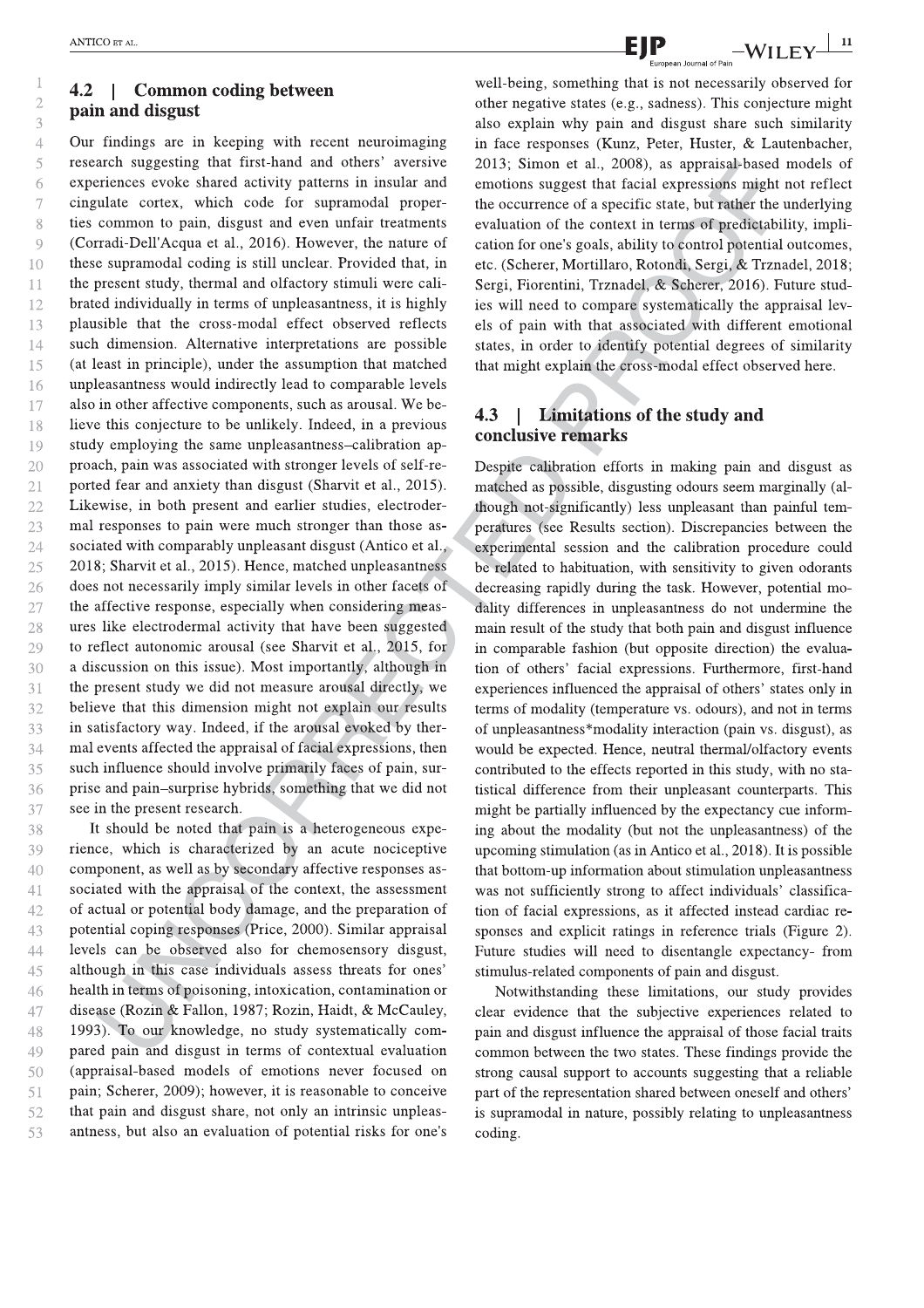$\frac{12}{2}$ WILEY-EJP

# **ACKNOWLEDGEMENTS**

We like to thank Sylvain Delplangue and Gil Sharvit for their assistance in relation to all aspects of olfactory and thermal stimulations, Lucas Tamarit for technical support on the FACSGen software, and Heather Carlson for overseeing the quality of the English text.

Journal of Pain

# **CONFLICT OF INTEREST**

None declared.

# **AUTHOR CONTRIBUTIONS**

L. Antico and C. Corradi-Dell'Acqua developed the study concept and contributed to the study design. Testing and data collection were performed by L. Antico and E. Cataldo. L. Antico performed the data analysis and interpretation under the supervision of C. Corradi-Dell'Acqua. L. Antico drafted the manuscript, and C. Corradi-Dell'Acqua provided critical revisions. All authors approved the final version of the manuscript for submission.

# **REFERENCES**

- Antico, L., Guyon, A., Mohamed, Z. K., & Corradi-Dell'Acqua, C. (2018). Beyond unpleasantness. Social exclusion affects the experience of pain, but not of equally-unpleasant disgust. Cognition, 181, 1-11. https://doi.org/10.1016/j.cognition.2018.08.002
- Avenanti, A., Bueti, D., Galati, G., & Aglioti, S. M. (2005). Transcranial magnetic stimulation highlights the sensorimotor side of empathy for pain. Nature Neuroscience, 8, 955-960. https://doi.org/10.1038/ nn1481
- Bach, D. R., Friston, K. J., & Dolan, R. J. (2013). An improved algorithm for model-based analysis of evoked skin conductance responses. Biological Psychology, 94, 490-497. https://doi.org/10.1016/j. biopsycho.2013.09.010
- Bartley, E. J., & Fillingim, R. B. (2013). Sex differences in pain: A brief review of clinical and experimental findings. British Journal of Anaesthesia, 111, 52-58. https://doi.org/10.1093/bja/aet127
- Beck, A. T., Steer, R. A., & Carbin, M. G. (1988). Psychometric properties of the Beck Depression Inventory: Twenty-five years of evaluation. Clinical Psychology Review, 8, 77-100. https://doi. org/10.1016/0272-7358(88)90050-5
- Beck, A.T., Ward, C.H., Mendelson, M., Mock, J., & Erbaugh, J. (1961). An Inventory for Measuring Depression. Archives of General Psychiatry, 4, 561-571. https://doi.org/10.1001/archpsyc.1961.01710120031004
- Braboszcz, C., Brandao-Farinelli, E., & Vuilleumier, P. (2017). Hypnotic analgesia reduces brain responses to pain seen in others. Scientific Reports, 7, 9778. https://doi.org/10.1038/s41598-017-10310-4
- Cameron, C. D., Spring, V. L., & Todd, A. R. (2017). The empathy impulse: A multinomial model of intentional and unintentional empathy for pain. *Emotion*, 17, 395-411. https://doi.org/10.1037/ emo0000266
- Chrea, C., Grandjean, D., Delplanque, S., Cayeux, I., Le Calvé, B., Aymard, L., ... Scherer, K. R. (2009). Mapping the semantic space for the subjective experience of emotional responses

to odors. Chemical Senses, 34, 49-62. https://doi.org/10.1093/ chemse/bin052

- Coll, M.-P., Budell, L., Rainville, P., Decety, J., & Jackson, P. L. (2012). The role of gender in the interaction between self-pain and the perception of pain in others. Journal of Pain, 13, 695-703. https://doi. org/10.1016/j.jpain.2012.04.009
- Corradi-Dell'Acqua, C., Hofstetter, C., & Vuilleumier, P. (2011). Felt and seen pain evoke the same local patterns of cortical activity in insular and cingulate cortex. Journal of Neuroscience, 31, 17996-18006. https://doi.org/10.1523/JNEUROSCI.2686-11.2011
- Corradi-Dell'Acqua, C., Tusche, A., Vuilleumier, P., & Singer, T. (2016). Cross-modal representations of first-hand and vicarious pain, disgust and fairness in insular and cingulate cortex. Nature Communications, 7, 10904. https://doi.org/10.1038/ncomms10904
- Danziger, N., Faillenot, I., & Peyron, R. (2009). Can we share a pain we never felt? Neural correlates of empathy in patients with congenital insensitivity to pain. Neuron, 61, 203-212. https://doi.org/10.1016/j. neuron.2008.11.023
- Delplanque, S., Grandjean, D., Chrea, C., Aymard, L., Cayeux, I., Le Calvé, B., ... Sander, D. (2008). Emotional processing of odors: Evidence for a nonlinear relation between pleasantness and familiarity evaluations. Chemical Senses, 33, 469-479. https://doi. org/10.1093/chemse/bjn014
- Delplanque, S., Grandjean, D., Chrea, C., Coppin, G., Aymard, L., Cayeux, I., ... Scherer, K. R. (2009). Sequential unfolding of novelty and pleasantness appraisals of odors: Evidence from facial electromyography and autonomic reactions. *Emotion*, 9, 316–328. https:// doi.org/10.1037/a0015369
- Fillingim, R. B., King, C. D., Ribeiro-Dasilva, M. C., Rahim-Williams, B., & Riley, J. L. (2009). Sex, gender, and pain: A review of recent clinical and experimental findings. Journal of Pain, 10, 447-485. https://doi.org/10.1016/j.jpain.2008.12.001
- Gerdes, A. B. M., Wieser, M. J., Alpers, G. W., Strack, F., & Pauli, P.  $(2012)$ . Why do you smile at me while I'm in pain? — Pain selectively modulates voluntary facial muscle responses to happy faces. International Journal of Psychophysiology, 85, 161-167. https:// doi.org/10.1016/j.ijpsycho.2012.06.002
- Godinho, F., Faillenot, I., Perchet, C., Frot, M., Magnin, M., & Garcia-Larrea, L. (2012). How the pain of others enhances our pain: Searching the cerebral correlates of 'compassional hyperalgesia'. European Journal of Pain, 16, 748-759. https://doi. org/10.1002/j.1532-2149.2011.00039.x
- Goeleven, E., De Raedt, R., Leyman, L., & Verschuere, B. (2008). The Karolinska directed emotional faces: A validation study. Cognition & Emotion, 22, 1094-1118. https://doi. org/10.1080/02699930701626582
- Iannetti, G. D., & Mouraux, A. (2010). From the neuromatrix to the pain matrix (and back). Experimental Brain Research, 205, 1-12. https:// doi.org/10.1007/s00221-010-2340-1
- Ischer, M., Baron, N., Mermoud, C., Cayeux, I., Porcherot, C., Sander, D., & Delplanque, S. (2014). How incorporation of scents could enhance immersive virtual experiences. Frontiers in Psychology, 5, 736. https://doi.org/10.3389/fpsyg.2014.00736
- Julian, L. J. (2011). Measures of anxiety: State-Trait Anxiety Inventory (STAI), Beck Anxiety Inventory (BAI), and Hospital Anxiety and Depression Scale-Anxiety (HADS-A). Arthritis Care & Research, 63, S467-S472. https://doi.org/10.1002/acr.20561
- Klein, T. A., Endrass, T., Kathmann, N., Neumann, J., von Cramon, D. Y., & Ullsperger, M. (2007). Neural correlates of error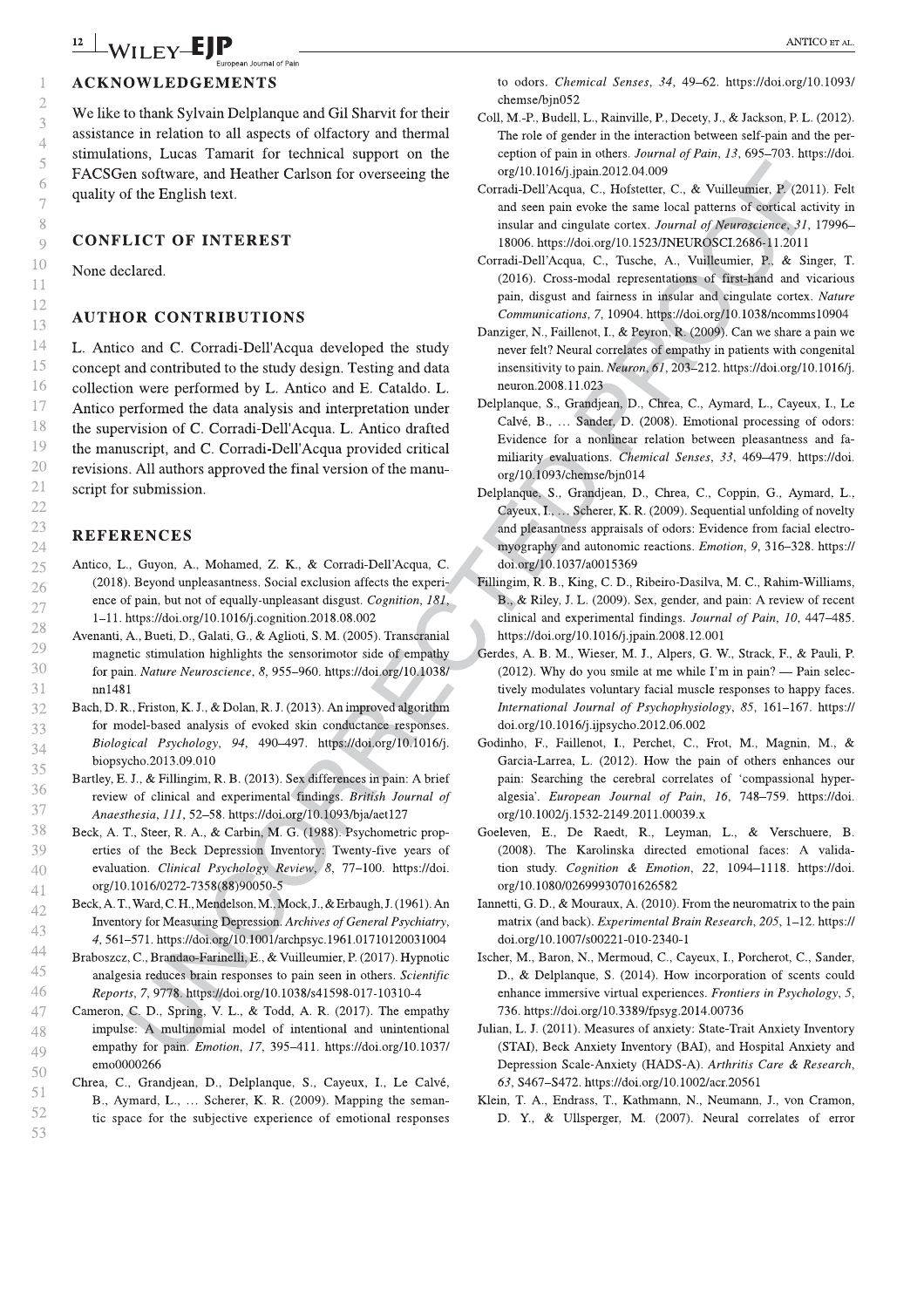$\overline{2}$ 

3

 $\overline{4}$ 

5

6

 $\overline{7}$ 

8

 $\overline{Q}$ 

10

 $11$ 

12

13

14

15

16

17

18

 $19$ 

20

21

22

23

24

36

37

13

awareness. Neuroimage, 34, 1774-1781. https://doi.org/10.1016/j. neuroimage.2006.11.014

- Krishnan, A., Woo, C.-W., Chang, L. J., Ruzic, L., Gu, X., López-Solà, M., ... Wager, T. D. (2016). Somatic and vicarious pain are represented by dissociable multivariate brain patterns. Elife, 5, e15166. https://doi.org/10.7554/eLife.15166
- Kunz, M., Peter, J., Huster, S., & Lautenbacher, S.. (2013). Pain and disgust: The facial signaling of two aversive bodily experiences. PLoS ONE, 8, e83277. https://doi.org/10.1371/journal.pone.0083277
- Lamm, C., Decety, J., & Singer, T. (2011). Meta-analytic evidence for common and distinct neural networks associated with directly experienced pain and empathy for pain. Neuroimage, 54, 2492-2502. https://doi.org/10.1016/j.neuroimage.2010.10.014
- Littlewort, G., Whitehill, J., Wu, T., Fasel, I., Frank, M., Movellan, J., & Bartlett, M.  $(2011)$ . The computer expression recognition toolbox (CERT). In Automatic Face & Gesture Recognition and Workshops (FG 2011), 2011 IEEE International Conference On, (IEEE), pp. 298-305.
- Mailhot, J.-P., Vachon-Presseau, E., Jackson, P. L., & Rainville, P. (2012). Dispositional empathy modulates vicarious effects of dynamic pain expressions on spinal nociception, facial responses and acute pain. European Journal of Neuroscience, 35, 271-278. https:// doi.org/10.1111/j.1460-9568.2011.07953.x
- Mattos Feijó, L., Tarman, G. Z., Fontaine, C., Harrison, R., Johnstone, T., & Salomons, T. (2018). Sex-specific effects of gender identification on pain study recruitment. Journal of Pain, 19, 178-185. https://doi.org/10.1016/j.jpain.2017.09.009
- Mischkowski, D., Crocker, J., & Way, B. M. (2016). From painkiller to 25 empathy killer: Acetaminophen (paracetamol) reduces empathy for 26 pain. Social Cognitive and Affective Neuroscience, 11, 1345-1353. 27 https://doi.org/10.1093/scan/nsw057
- 28 Niedenthal, P. M., Brauer, M., Halberstadt, J. B., & Innes-Ker, Å. H. 29 (2001). When did her smile drop? Facial mimicry and the influ-30 ences of emotional state on the detection of change in emotional 31 expression. Cognition & Emotion, 15, 853-864. https://doi. org/10.1080/02699930143000194 32
- Preuschoff, K., Bossaerts, P., & Quartz, S. R. (2006). Neural differen-33 tiation of expected reward and risk in human subcortical structures. 34 Neuron, 51, 381-390. https://doi.org/10.1016/j.neuron.2006.06.024 35
	- Price, D. D. (2000). Psychological and neural mechanisms of the affective dimension of pain. Science, 288, 1769-1772. https://doi. org/10.1126/science.288.5472.1769
- 38 Qiao-Tasserit, E., Corradi-Dell'Acqua, C., & Vuilleumier, P. (2018). The 39 good, the bad, and the suffering. Transient emotional episodes modulate the neural circuits of pain and empathy. Neuropsychologia, 116, 40 99-116. https://doi.org/10.1016/j.neuropsychologia.2017.12.027  $41$
- Qiao-Tasserit, E., Garcia Quesada, M., Antico, L., Bavelier, D., 42 Vuilleumier, P., & Pichon, S. (2017). Transient emotional events 43 and individual affective traits affect emotion recognition in a per-44 ceptual decision-making task. PLoS ONE, 12, e0171375. https://doi. 45 org/10.1371/journal.pone.0171375
- 46 Reicherts, P., Gerdes, A. B. M., Pauli, P., & Wieser, M. J. (2013). On 47 the mutual effects of pain and emotion: Facial pain expressions enhance pain perception and vice versa are perceived as more arousing 48 when feeling pain. Pain, 154, 793-800. https://doi.org/10.1016/j. 49 pain.2013.02.012 50
- Riva, P., Sacchi, S., Montali, L., & Frigerio, A. (2011). Gender effects 51 in pain detection: Speed and accuracy in decoding female and male 52 pain expressions. European Journal of Pain, 15, 985.e1-985.e11. 53 https://doi.org/10.1016/j.ejpain.2011.02.006
- an Journal of Pain  $-WILEY$ Roesch, E. B., Tamarit, L., Reveret, L., Grandjean, D., Sander, D., & Scherer, K. R. (2011). FACSGen: A tool to synthesize emotional facial expressions through systematic manipulation of facial action units. Journal of Nonverbal Behavior, 35, 1-16. https://doi. org/10.1007/s10919-010-0095-9
- Rossion, B., & Pourtois, G. (2004). Revisiting Snodgrass and Vanderwart's object pictorial set: The role of surface detail in basic-level object recognition. Perception, 33, 217-236. https://doi. org/10.1068/p5117
- Rozin, P., & Fallon, A. E. (1987). A perspective on disgust. Psychological Review, 94, 23. https://doi.org/10.1037/0033-295X.94.1.23
- Rozin, P., Haidt, J., & McCauley, C. R. (1993). Disgust. In M. Lewis & J. M. Harviland (Eds.), Handbook of Emotions (pp. 575-594). New York, NY: Guilford Press.
- Rütgen, M., Seidel, E.-M., Silani, G., Riečanský, I., Hummer, A., Windischberger, C., ... Lamm, C. (2015). Placebo analgesia and its opioidergic regulation suggest that empathy for pain is grounded in self pain. Proceedings of the National Academy of Sciences, 112, E5638-E5646. https://doi.org/10.1073/pnas.1511269112
- Scherer, K. R. (2009). The dynamic architecture of emotion: Evidence for the component process model. Cognition & Emotion, 23, 1307– 1351. https://doi.org/10.1080/02699930902928969
- Scherer, K. R., Mortillaro, M., Rotondi, I., Sergi, I., & Trznadel, S. (2018). Appraisal-driven facial actions as building blocks for emotion inference. Journal of Personality and Social Psychology, 114, 358. https://doi.org/10.1037/pspa0000107
- Sergi, I., Fiorentini, C., Trznadel, S., & Scherer, K. R. (2016). Appraisal inference from synthetic facial expressions. International Journal of Synthetic Emotions, 7, 45-61. https://doi.org/10.4018/ IJSE.2016070103
- Sharvit, G., Corradi-Dell'Acqua, C., & Vuilleumier, P. (2018). Modalityspecific effects of aversive expectancy in anterior insula and medial prefrontal cortex. Pain, 159, 1529-1542.
- Sharvit, G., Vuilleumier, P., Delplanque, S., & Corradi-Dell'Acqua, C. (2015). Cross-modal and modality-specific expectancy effects between pain and disgust. Scientific Reports, 5, 17487. https://doi. org/10.1038/srep17487
- Simon, D., Craig, K. D., Gosselin, F., Belin, P., & Rainville, P. (2008). Recognition and discrimination of prototypical dynamic expressions of pain and emotions. Pain, 135, 55-64. https://doi.org/10.1016/j. pain.2007.05.008
- Simon, D., Craig, K. D., Miltner, W. H. R., & Rainville, P. (2006). Brain responses to dynamic facial expressions of pain. Pain, 126, 309-318. https://doi.org/10.1016/j.pain.2006.08.033
- Singer, T., Seymour, B., O'Doherty, J., Kaube, H., Dolan, R. J., & Frith, C. D. (2004). Empathy for pain involves the affective but not sensory components of pain. Science, 303, 1157-1162. https://doi. org/10.1126/science.1093535
- Spielberger, C. D., Gorsuch, R. L., Lushene, R. E., Vagg, P. R., & Jacobs, G. A. (1983). Manual for the state-trait anxiety inventory. Palo Alto, CA: Consulting Psychologists Press, Inc.
- Vachon-Presseau, E., Martel, M. O., Roy, M., Caron, E., Jackson, P. L., & Rainville, P. (2011). The multilevel organization of vicarious pain responses: Effects of pain cues and empathy traits on spinal nociception and acute pain. Pain, 152, 1525-1531. https://doi.org/10.1016/j. pain.2011.02.039
- Wicker, B., Keysers, C., Plailly, J., Royet, J. P., Gallese, V., & Rizzolatti, G. (2003). Both of us disgusted in My insula: The common neural basis of seeing and feeling disgust. Neuron, 40, 655–664. https://doi. org/10.1016/S0896-6273(03)00679-2